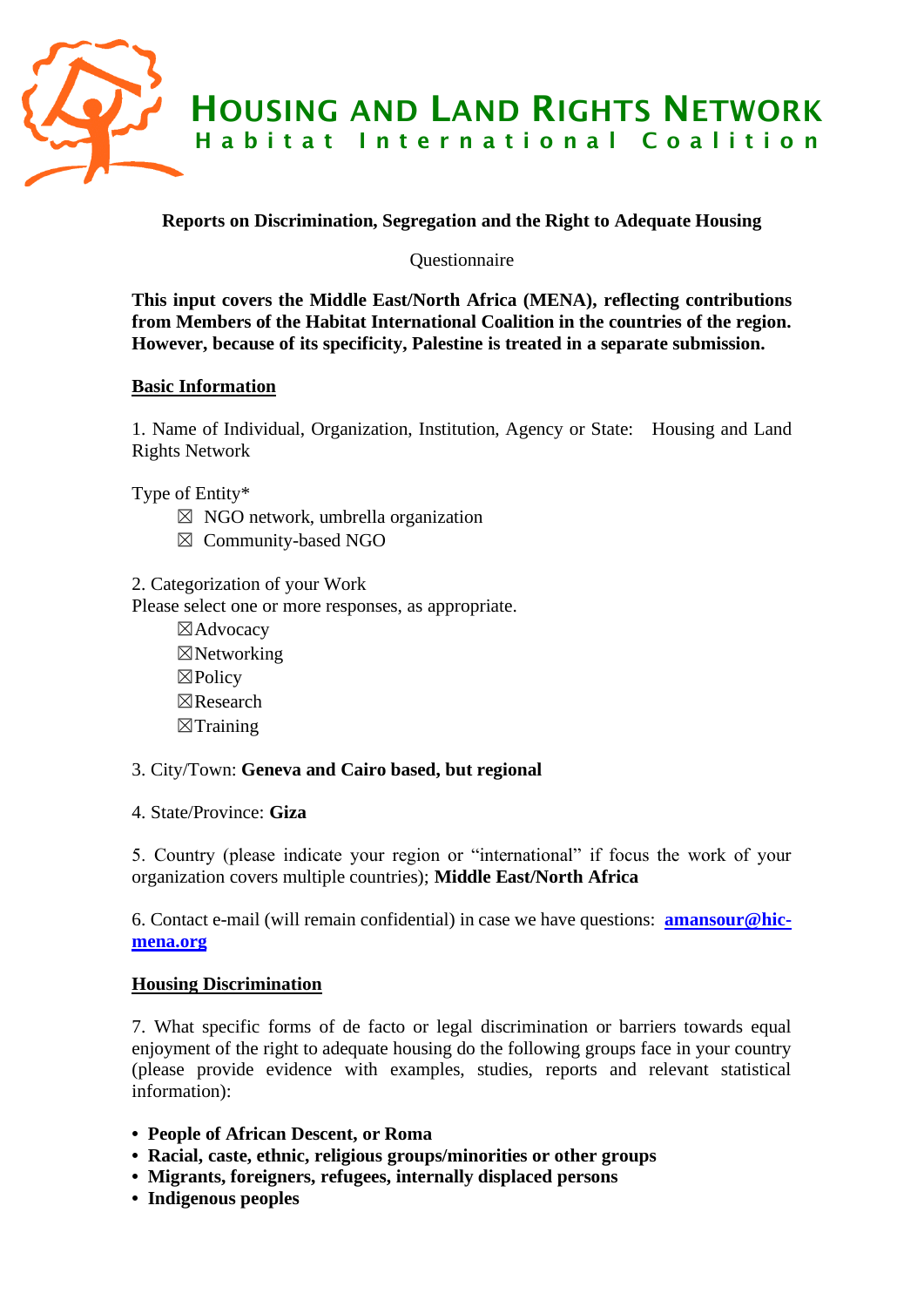- **Low-income persons, including people living in poverty**
- **Residents of informal settlements; persons experiencing homelessness**
- **People under foreign and military occupation, colonial contexts**

**In the last decade, in addition to the dramatic situation of mass influx of refugees and displaced persons for countries directly or indirectly affected by war and conflict, low-income persons and people living in poverty endure to most-negative impacts of the social, economic and political instability across the region. Obtaining and sustaining suitable housing has become very difficult, because of the lack of integrated housing policies within urban development policy that link housing, sustainability and the needs of low-income persons and impoverished people. 1 Housing conditions constitute the second source of poverty after education in the region. 2**

**Moreover, the rapid growth of urban areas, following neoliberalism policies related to housing, and gated cities, leadsto increased urban disparity and expandsinformal settlement and peri-urban areas. These lack public spaces and basic urban infrastructure, while maintaining disparities between urban and rural areas.**<sup>3</sup>  **This complicated situation has created a stark contradiction between the different categories of the community that has negatively affected low-income and poor persons. Meanwhile, governments in the region are interested more in achieving the physical appearances of modernity, mesmerized by the model of Western cities, or turn to dazzling examples of Dubai, Singapore and Shanghai for inspiration and emulation. Formal housing alternatives still attract only a miniscule subset of housing demand, that coincides with millions of low-income and impoverished people still living in informal areas, and other millions are added to them with eversprawling informal areas on the urban periphery.** 4 

8. Discrimination in housing can affect various dimensions of the right to adequate housing and other human rights. Could you provide more details regarding the specific areas in which housing discrimination is experienced? Below are examples of various forms of discrimination that can be experienced in relation to different dimensions of the right to adequate housing:

### **Accessibility**

- **- Discrimination in relation to access to land, including water and natural resources essential for habitation;**
- **- Discrimination in relation to housing for rental or for acquisition or in accessing public or social housing;**

### **Habitability**

- **- Discrimination in relation to housing conditions, overcrowding or housing maintenance;**
- **- Exposure to health risks within the home, including lack of ventilation, heating or insulation, exposure to fire or housing collapse risk, unhealthy building materials, or other unhealthy housing covered by the WHO Guidelines on housing and health;**
- **- Discrimination in relation to housing renovation or permission of housing extension;**

### **Affordability**

**- Discrimination in relation to access to public benefits related to housing;**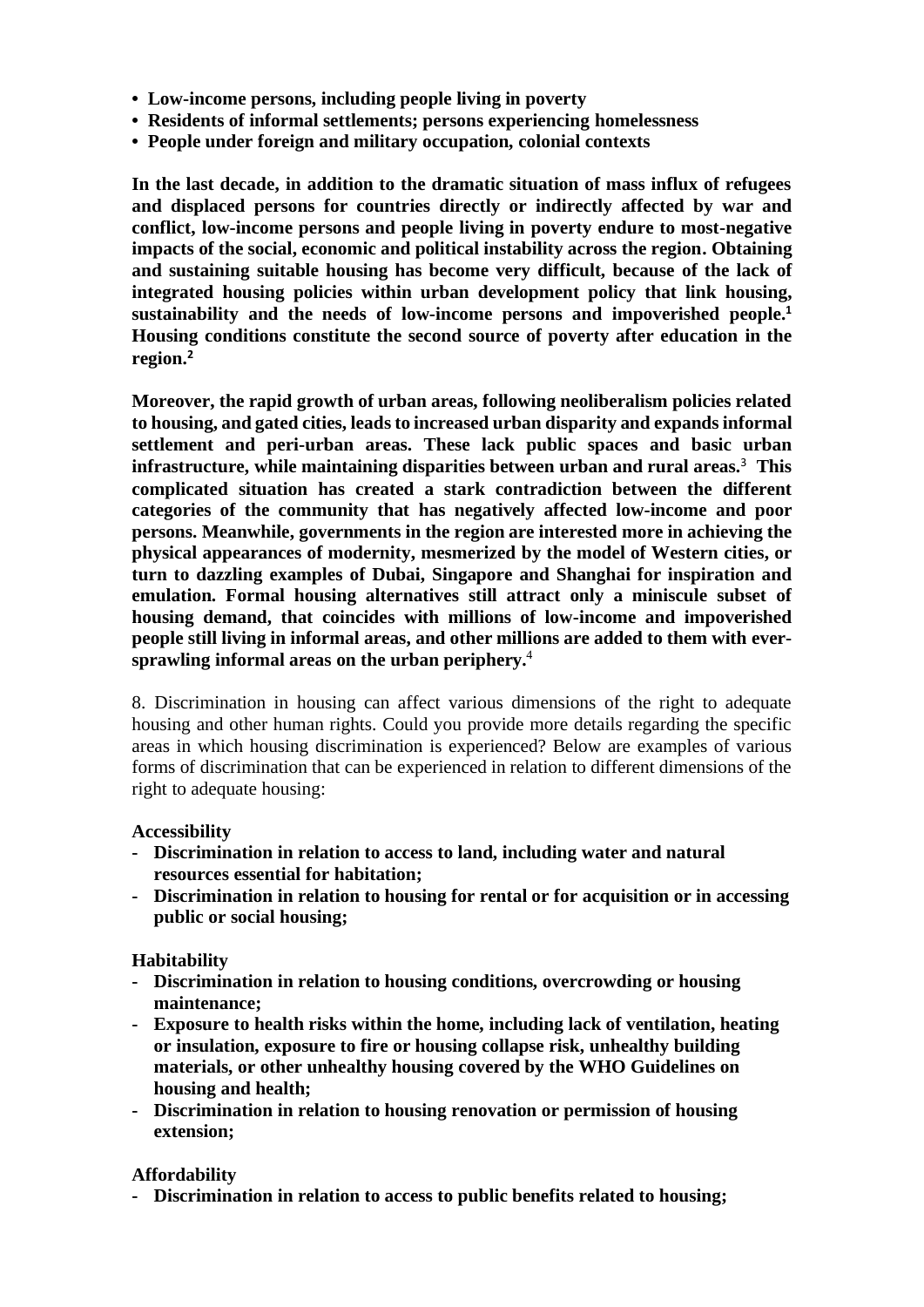- **- Lack of equal access to affordable housing;**
- **- Discrimination in public and private housing financing;**

**Urbanism reflects the he economic, political and social conditions of society. The countries in MENA have been struggling to provide adequate housing for all categories of society by increasing the supply to meet the demand. The lack of appropriate planning mechanisms and regulations, including the spatial distribution of investments in services and infrastructure, often result in more urban inequalities. Luxury neighbourhoods receive the benefit of better services and infrastructure than others, resulting in** *de facto* **segregation, gentrification and unaffordability.** 

**Generally, affordable housing projects are totally centralized by national government, without local participation, and weaken relationships between the local communities and the local governments, which have no sufficient role in them. This appears in the affordable housing projects in Egypt, related to definition of the term "low income" (***mahdudi al-dakhl)* **as families with an annual income of EGP 36,000 (\$2,357) or less, and individuals with an annual income of EGP 27,000 or less (around USD 1,719). Household Expenditure, Income, and Consumption Survey (HEICS) data for 2012–13 show that households spending EGP 36,000 annually fall among the richest 20% of the Egyptian population. Furthermore, Egypt's Mortgage Law, which is the funding mechanism social-housing units targeting limited-income groups, excludes families whose annual incomes are less than EGP 23,000; i.e., the poorest 50% of Egyptians according.**

**Similarly, executive-appointed New Urban Communities Authority (surrogate for local government in the planned cities in the desert periphery) has announced thousands of units, ranging between 100m<sup>2</sup> to 150m<sup>2</sup> , targeting middle-income families as part of the Dar Masr "middle-income" housing project. However, the monthly instalments for these units are affordable only for upper-income groups.<sup>5</sup> The mortgage scheme favours formal private sector or government employees over the self-employed, the semi-formally employed, and pensioners, the categories most in need. These groups are required to pay more than twice the down-payment that formal employees pay, while total up-front costs for the poorest of them reach three times their annual income, compared to only 1.4 for the formally employed. This negates much of the economic accessibility of a mortgage in the first place, and is reflected in how only 5% of these units have been allocated to those not formally employed over the first three years of the project.** 

**That proportion grew to 19% in FY 2017–18, after modifying some requirements; however, this group constitutes two thirds of the workforce. Even if they could pay the large down-payments, those who are not regular employees with a set monthly salary rely on seasonal income that would not meet the monthly mortgage-payment requirements, even if they could cover them annually.** 

**For the formally employed, social housing projects also discriminate against poorer households, where the lowest quintile pays upfront costs that are double those for the top income quintile, even after receiving a higher cash subsidy. This forces many to borrow, mostly informally, from employers, family or rotating saving schemes to afford the high down-payments. In addition to the mortgage, this borrowing increases the debt burden that will need to be repaid, adding considerably to housing-related costs for the most-vulnerable beneficiaries.<sup>6</sup>**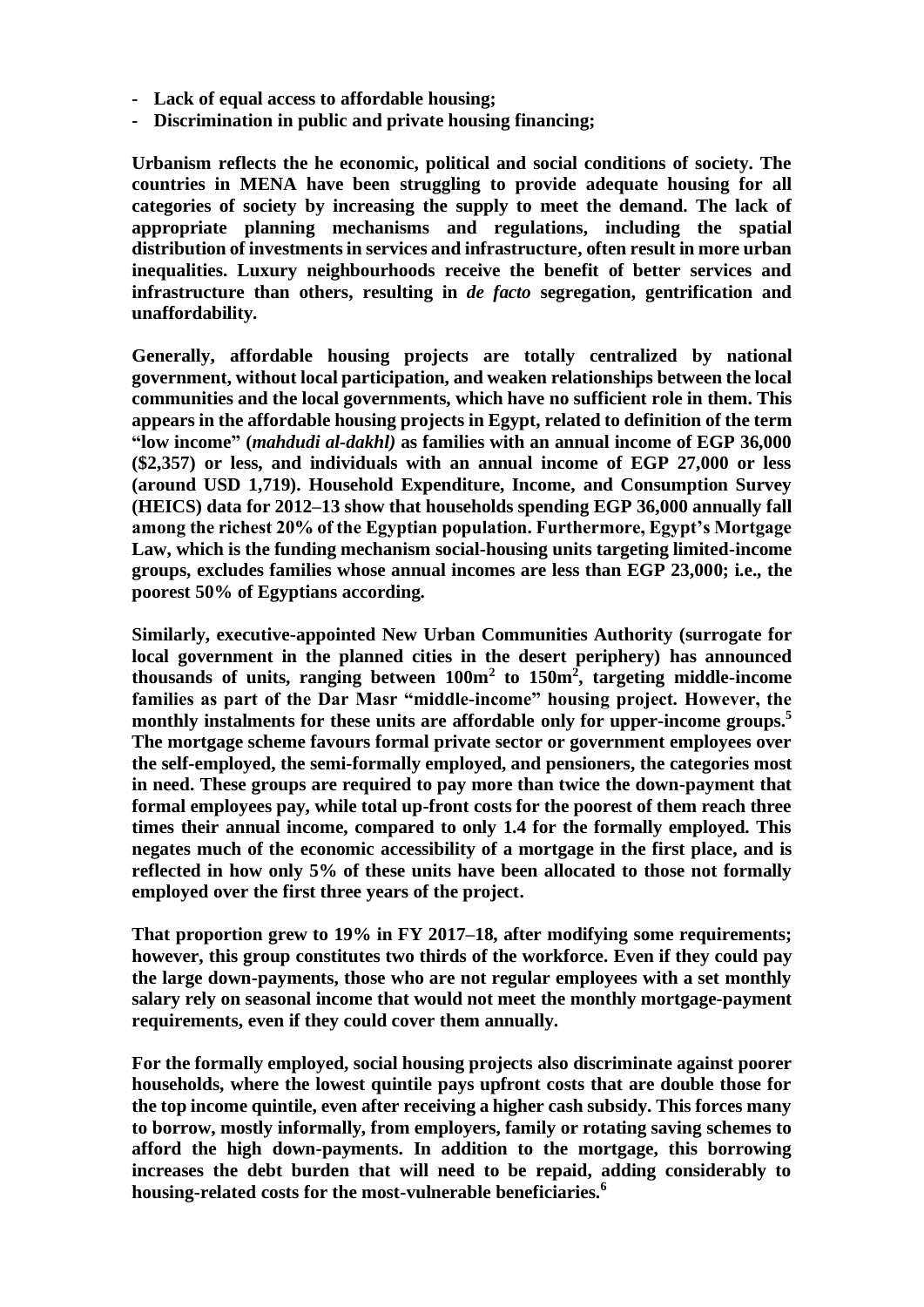**In Sudan, generally, housing policies lack a comprehensive vision to cover all states of Sudan, and are centered only in the capital, Khartoum. Since 2003, the government focused investment in gated communities that started to flourish in the inner city and now covered almost twenty sites in Khartoum, instead of providing affordable houses to low-income and poor in Sudan, where almost half of the population lives in poverty.** 

**This parallels the withdrawal of the state from the provision of basic services. In Sudan, particularly in a place like Khartoum, one of the most-crowded cities in Africa, accessing services like water, electricity, or even security has become elusive.**

**One of the challenges of providing affordable housing (***iskan sha`by***), the lack of a land-management strategy for access to land, and codifying land tenure, including ownership, particularly, the growing land insecurity in low-income neighborhoods, since the secession of South Sudan. That coincides with an implemented policy to combat informal housing that combined particularly violent evictions and displacement of squatters to the outskirts of the city with programs that sought to allocate low-grade parcels of land on the urban fringes. In Greater Khartoum, farmland on the banks of the Nile is falling prey to major urban development projects.<sup>7</sup>**

**Public housing projects still fail to meet the demand for adequate housing among the urban poor. Most of the projects are located on the outskirts of the city, some of them up to 20 km away from the centre. The absence of functioning public transport makes it difficult for residents to reach work places, hospitals, and other institutions located at the city centre.<sup>8</sup> Land insecurity, which has always been high in the poorest areas of Greater Khartoum, especially among stigmatized populations, has been further exacerbated and, today, affects the whole of the city and its inhabitants. At the same time, the absence of housing finance represents a major obstacle to adequate housing for all. In May 2014, Sudan's Central Bank ordered banks to cease real estate and housing financing in an effort to redirect financing from property speculation toward other sectors such as agriculture and industry.<sup>9</sup>**

**The Landlord/tenant Law reforms typically threaten old-contract tenants with displacement. In Lebanon, this group inhabits the urban centers under the old rentcontrol law that was discontinued in 1992 for new tenants. This category is threatened by eviction and displacement without the ability to pay the new, uncontrolled rents or provision of alternate housing. The new Law No. 160, approved in 2014 and amended by 2017, has stripped many long-time tenants of any guarantee of their human right to housing.**

**Old rents account for 20% of the total housing stock in central and historic Beirut neighborhoods, earmarked as prime land for real estate investment. These house various social groups, including those without full rights or sufficient resources such as those with limited incomes, persons with disability and non-Lebanese. Those affected are estimated at 170,000 persons, most of whom belong to social groups whose resources decrease over time such as retirees or the elderly.<sup>10</sup>**

**Security of tenure**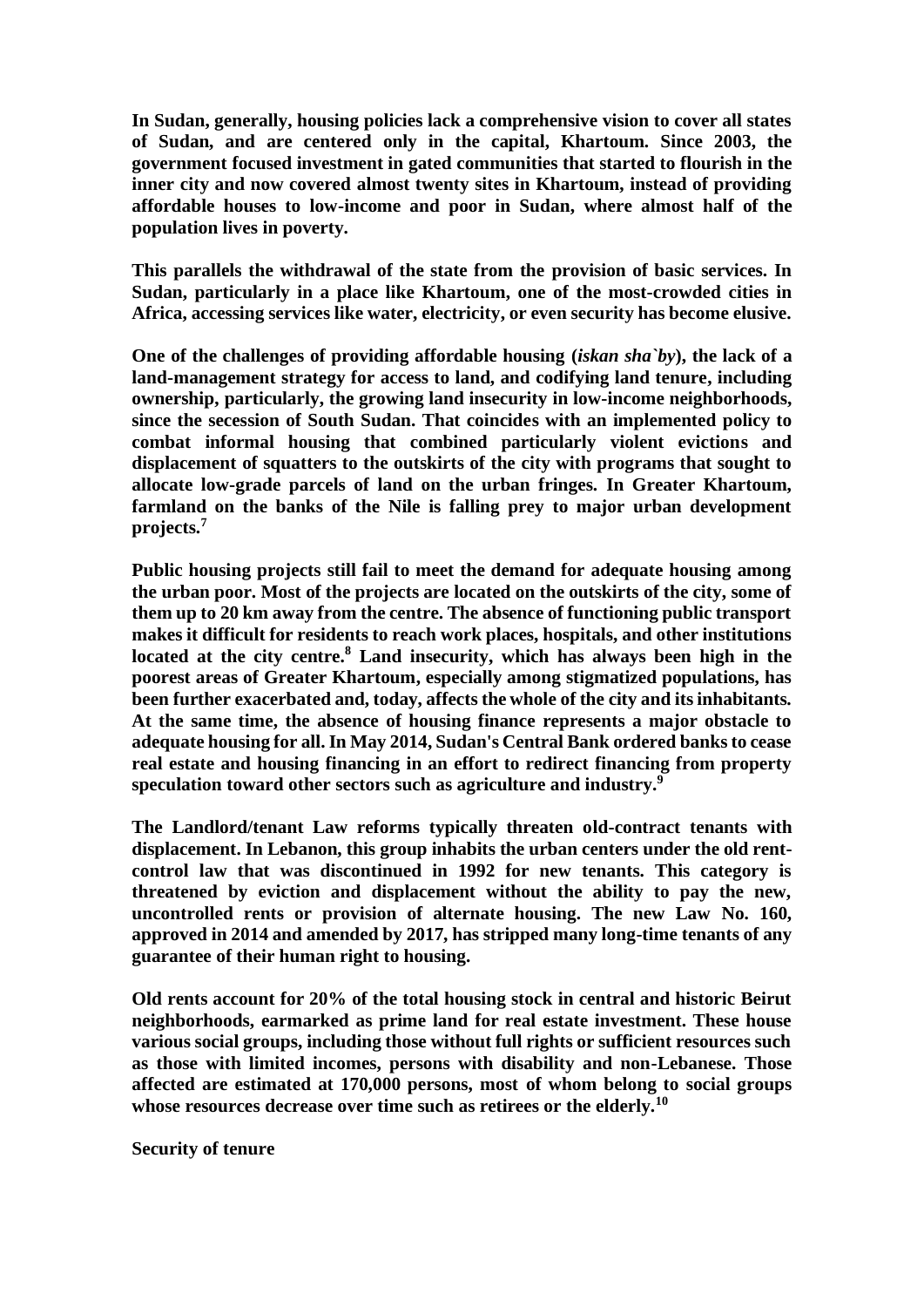- **- Discrimination in relation to ownership or inheritance of housing and land and related natural resources including water including on the basis of a distinction between formal and informal tenure arrangements;**
- **- Discrimination in relation to evictions, resettlement and compensation for loss or damage of housing, land or livelihoods;**
- **- Differential treatment in land or title registration, permission of housing construction;**
- **- Discrimination on the basis of nonrecognition of traditional tenure;**
- **- Discrimination by refusal/denial/prohibitive costs of building permits based on "racial" criteria, subjecting inhabitants to demolition, including forced selfdemolition) and eviction, often with forfeiture of land tenure;**

**Availability of services, materials, facilities and infrastructure** 

- **- Discrimination in relation to access to work, schooling, health care or public benefits based on the residential address or related to a lack of an official address;**
- **- Public transportation services and transportation costs;**
- **- Provision of water, sanitation, energy, waste collection and other utility services; their quality or cost, including interruptions/blackouts including policies relating to disconnection from utility services;**
- **- Spatial disparities in access to health care, education, child care, cultural and recreational facilities;**

**Location**

- **- Discrimination in relation to freedom of choice of the place of residency within the country, within a particular region or location;**
- **- Exposure to environmental health risks, such as external air quality, flooding, toxic ground exposure; noise; risk of landslides etc.;**
- **- Living quality and physical security in the neighbourhood, including geographical disparities in policing and law enforcement;**

**Cultural adequacy**

- **- Discrimination in relation to the recognition of culturally adequate dwellings as housing as well as equal access to public space;**
- **- Prohibition of accessing, maintaining or constructing culturally adequate housing;**
- **- Overcrowding that results in culturally inappropriate invasion of privacy.**

9. Do any particular current laws, policies or practices in your country, region or town/community contribute to or exacerbate discrimination in relation to the right to adequate housing?

**Neoliberal policies and the open market real-estate investments dominate and control the housing policies in Arab countries. All Arab states have an ample set of laws and related regulations, decrees and circulars that control urban development and construction carried out by private individuals and companies, in almost all cases using legislation adopted either from their former colonial masters or from European models.<sup>11</sup> These policies and practices establishing the inequalities for meeting the housing and land needs of all people, including those living in poverty, deprive them of equitable public services and infrastructure, improved connectivity and access to decent, formal employment. The implementation of neo-liberal policies has reduced government functions and cut back subsides to basic public services**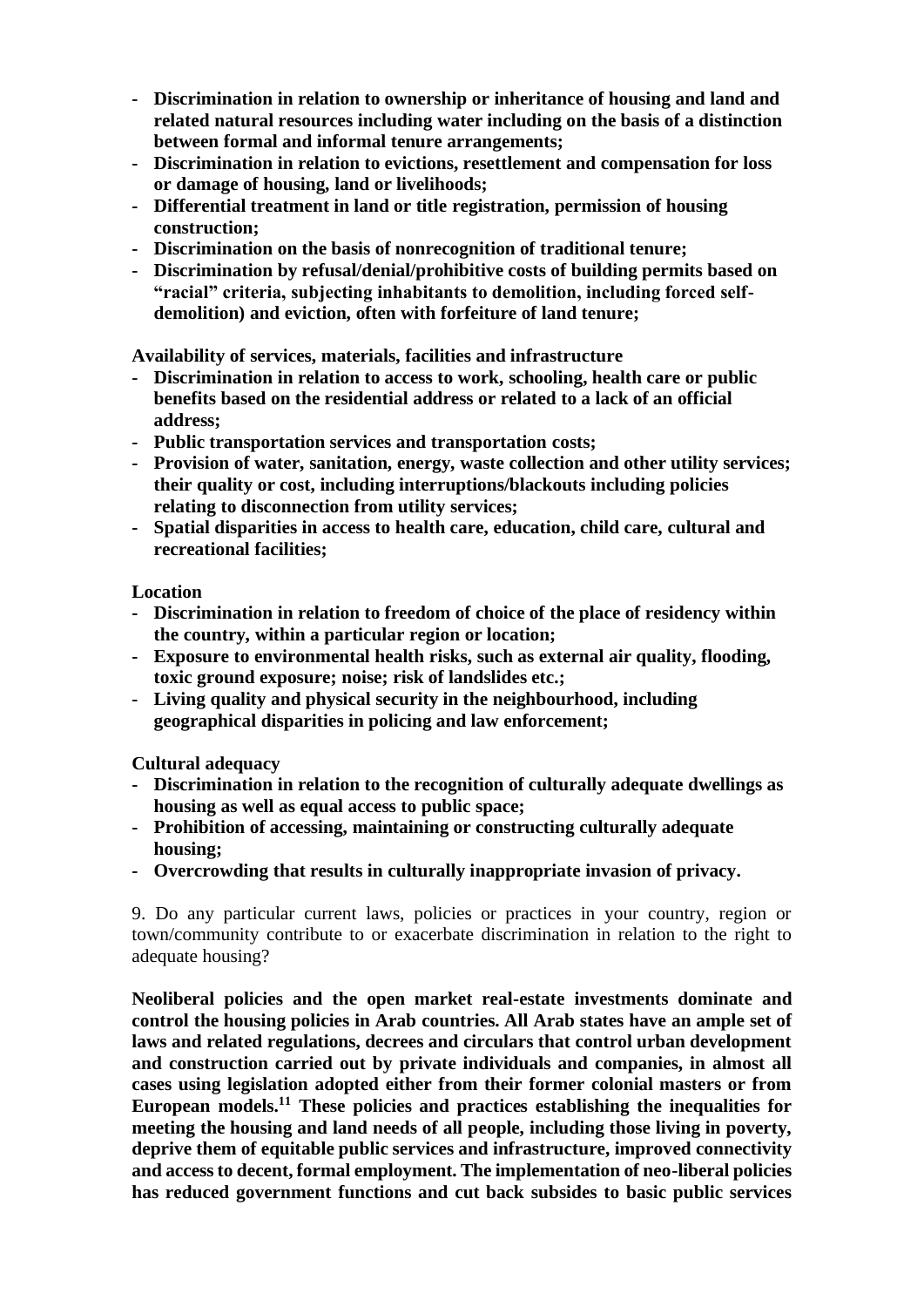**such as health, education, housing, employment and security. The old structural adjustments, coupled with globalization, have increased urban inequality.<sup>12</sup>**

**In the third quarter of 2018, Banque du Liban issued Intermediate Circular No 503 instructing Lebanon's commercial banks to cap their LBP-denominated loans at 25% of the total deposits in domestic currency. <sup>13</sup> This left hundreds of families threatened with eviction, as home-loan policies lack any social development objective. 14**

10. Can you explain exemptions in national law that allow (certain) public, private or religious housing providers to give preferential or exclusive access to housing to members of a particular group, for example based on membership, employment contract, public service, age, disability, civil status, sex, gender, religion, income or other criteria? **See separate input on Palestine**.

11. In case of differential treatment of particular groups in relation to housing, please explain why such treatment could be justifiable according to international human rights standards - for example positive measures benefiting a particular group to overcome systematic discrimination or disadvantage, or if it would amount to discrimination?

**In Cairo, refugees who fled Sudan and other sub-Saharan African countries, for example, suffer from racism and discrimination in rent. They are exploited financially as well as sexually by landlords, who often increase rents arbitrarily at rates—typically by 20%—not permitted by law, without any hope that authorities would enforce legal limits on rent increase increments.<sup>15</sup> In the event of failure and failure to pay the increased rent, refugee residents are punished by forced eviction. The refugees have been affected a lot and have been forgotten during the COVID pandemic. For example, more than 45 thousand refugees from Sudan's Nuba Mountains are stranded in Cairo without rights to housing, education, work or health services, and with no future. Egypt is a party to the 1951 Refugee Convention and its 1967 Protocol, but defers refugee assistance and protection to UNHCR on the basis of a 1957 Protocol that explicitly excludes refugees in Egypt from human rights to adequate housing, education, decent work and health.** 

**Across the region, only nine states are party to the Refugee Convention and its Protocol.<sup>16</sup>**

### **Spatial and Residential Segregation**

12. What forms of spatial segregation along racial, caste, ethnicity, religion, nationality, migration status, heritage, economic status/income or other social grounds can be observed in urban and urban-rural contexts in your country?

**The Kurdish community of Syria comprises approximately 10 per cent of the total Syrian population and have been the target of discriminatory policies, laws and practices since the first declaration of state emergency following the** *coup ďètat* **in 1962. While discrimination against the Kurds in Syria has longer roots, marginalization and official discrimination increased after independence in 1946, and especially during the 1950s and 1960, at the height of Arab nationalism. That state ideology continues to dominate Syrian legal and political institutions and is particularly ungenerous toward Syrian non-Arab minorities.**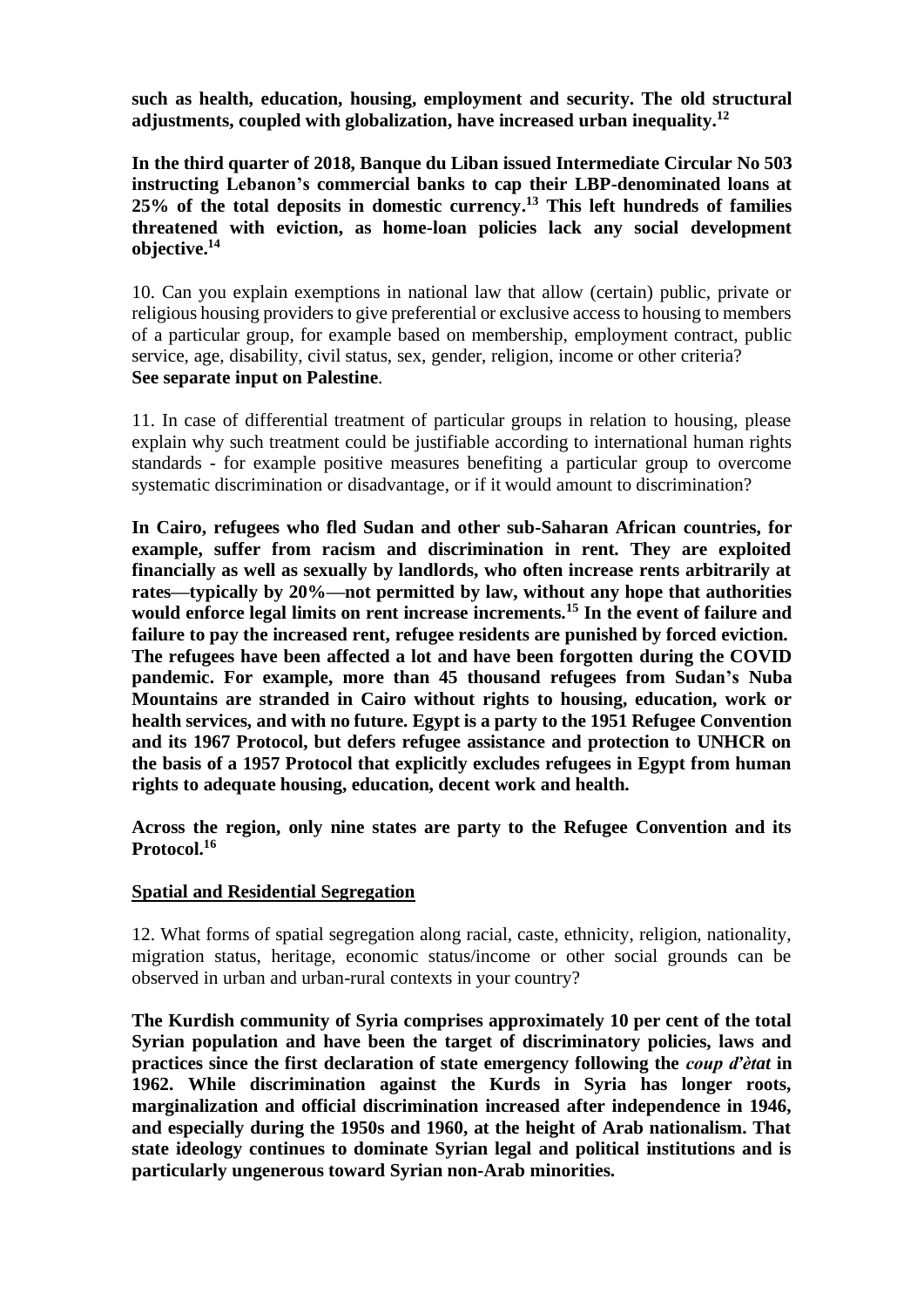**Key to this process was an extraordinary 1962 census in Syria's northern al-Hasaka Governorate, where the majority of Kurds traditionally have lived. In the interim between the September 1961 collapse of the Egyptian-Syrian union (United Arab Republic) and the first Ba`th Party coup (March 1963), the conservative interim government issued Decree No. 93, calling for a census to be carried out in al-Hasaka "in one single day."** 

**This hasty exercise took place under the ethnocentric Arab nationalist vision of Governor Sa'id al-Sayyid, whose partisans characterized small-holding Kurdish farmers as "invaders." Anyone who could not produce family records on the census day would be denied entry into the registry, and all entries and appeals were reviewed ultimately by a "Supreme Committee" (Article 7 of Decree No. 93). Anyone in the area not registered as Arab Syrians would be considered "foreigners" (***ajānib***). This process stripped more than 120,000 Kurds of their Syrian citizenship.<sup>17</sup> (With few exceptions, Kurds were the only non-Arab persons treated in this way.)** 

**Thus, shortly after the entry into force of the Statelessness Convention,<sup>18</sup> Syria created an entire class of stateless persons. However, the State never has sought to expel or "repatriate" Syrian Kurds to other countries. Nor has Syria ratified or signed the Statelessness Convention. Also, whereas the children of a marital union between two Kurdish** *ajānib* **are qualified also as** *ajānib***, Syria is in violation of its treaty obligations under the Convention on the Rights of the Child to a nationality, as well as the other rights arising from full citizenship.<sup>19</sup> The state has created another, related stateless category of those Kurds unregistered in 1962:** *almaktūmīn***.** 

**No Syrian government has sought to expel or "repatriate" such class of persons, despite the presumption that they have arrived illegally in Syria from an identifiable other country.** 

**The most-recent available statistics indicate, for al-Hasaka Governorate alone, over 154,000 people. The stateless Kurds in Syria (***maktūmīn* **and** *ajānib***) are subject to systematic persecution by Syrian governments, which situation has escalated in recent years. Their constructed status—outside of citizenship—makes them subject to a range of economic, social and cultural rights violations. Premised on their status as noncitizens, Syrian Kurds are unable to own land, housing or businesses, which impedes their rights to an adequate standard of living.<sup>20</sup> Those people are unable to obtain official documents. They cannot travel abroad. They have no access to public employment and are discriminated in their access to health and education. They do not benefit from the public distribution of subsidized food.<sup>21</sup>**

**The access to subsidized food is particularly crucial in light of the land losses by administrative means, as well as the loss of food security and food sovereignty due to drought apparently brought about as a function of climate change.** 

**The Syrian government in Damascus already had begun in the 1960s with the confiscation of many Kurdish families' lands. Many land-owners alongside the borders of Syria with Turkey and Iraq were dispossessed at that time, in order to make way for the creation of the so-called "Arab Belt," 15 km wide and 350 km long. That policy forms an unbroken pattern, continuing until today.**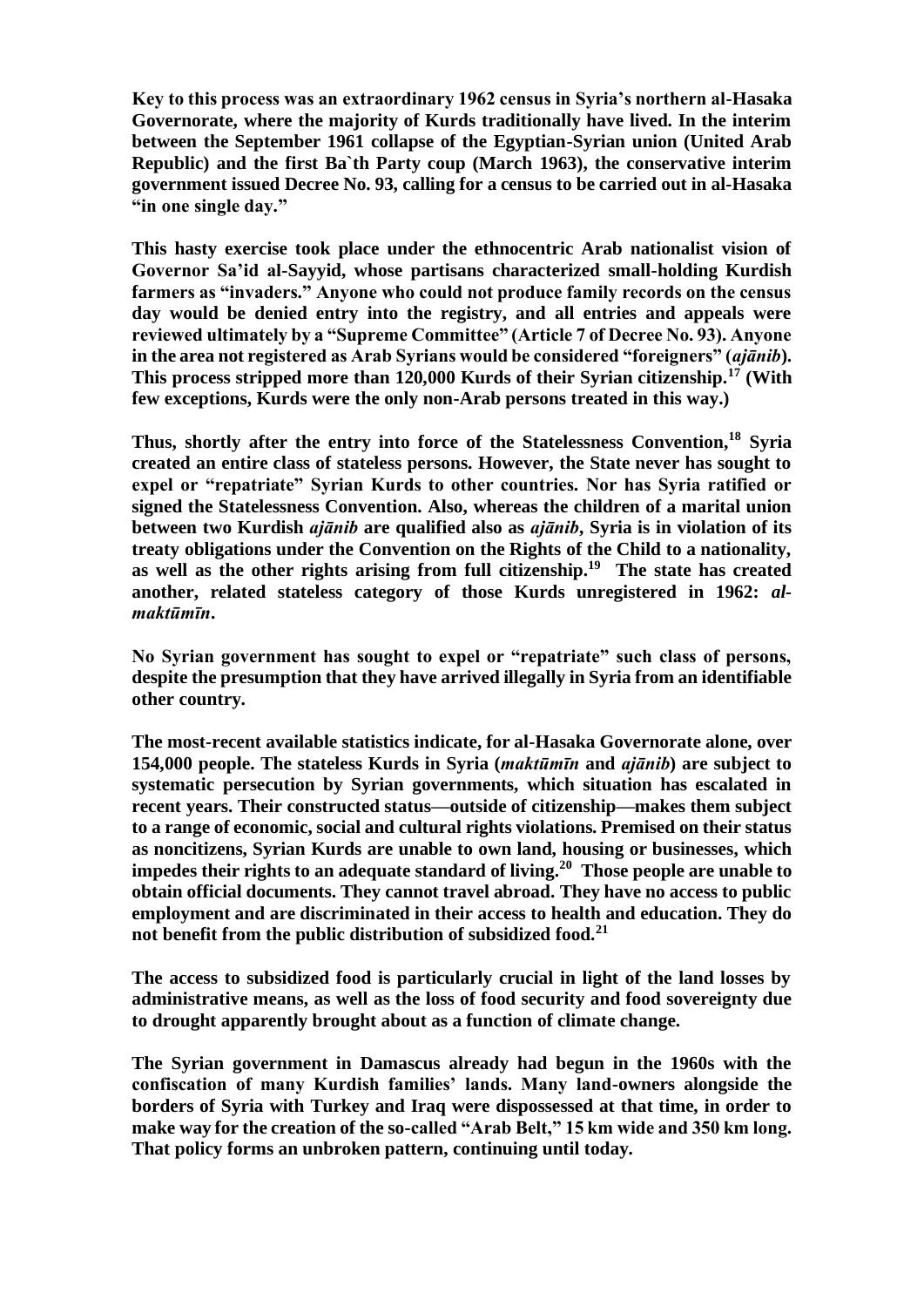**The first decree that restricted the constitutional right to own property is the Legislative Decree No. 193 of 1952. Inspired by the ultranationalist Muhammad Talib Hilal,<sup>22</sup> the decree identified "the risks that arise from suspected people having property adjacent to the border," (1) prohibits the building on, transfer or improvements on land located in the border areas, including leases, joint ventures or contracts for agricultural investment over more than three years, and (2) prohibits all contractors and contracts that require agricultural investment to bring farmers, workers or experts from other districts or countries, without first obtaining a centrally approved license. Issuing such a license became bureaucratically cumbersome and a Ministry of Agriculture denial is final and not subject to appeal. Arabs, Chaldeans, Syrians, Armenians and Assyrians have access to these licenses. However, to date, no Kurdish person ever has succeeded to obtain such a license.<sup>23</sup>** 

**The decree invalidates any previous contracts and neutralized any attempt to enforce terms of a previous contract, invalidated any contract by an alias and invalidated any subsidiary conditions. This obligates the Attorney General to (1) annul the registered contracts that are contrary to these provisions, and (2) enforce penalties to punish any official, title holder, or contractor in contravention of these provisions. The geographical scope of these 1952 conditions was: (1) the Qunaitra area and the entire al-Zawaya area, and (2) areas within 25 kilometers of the Turkish border.**

**A special decree followed Decree 193 to redefine the border area to include the town of al-Hasaka and, by extension, the entire al-Hasaka Governorate. This obliged everyone to obtain the license for these transactions, but the underlying reason of this is to recognize all of the land of al-Hasaka as a border area. This is 100 kilometers inside the border, and is inhabited by Kurds, and so this has the effect that Kurds would not be denied tenure in property over a wider area.**

**A few months after Decree 193 entered into force, an exchange of communications between the Ministry of Justice and the Directorate General of Estate Interests determined that the decree applied only to agricultural land, and that only such land should come under this license. Law 41 of 2004 replaced Decree 193, but continued in the same vein. It established the penalty for offenses at maximum two years imprisonment and a fine of 100,000 Syrian pounds. The previous decree allowed the purchase of lots or buildings that are within the city plan as before. However, the licenses were intended for agricultural land only, distinguishing Law 41 from Decree 193.**

**In 10 September 2008, Syrian President Bashar al-Asad issued Decree No. 49 to amend Law No.41 as it related to property in the border areas. In its application, Decree No. 49 has led both directly and indirectly to the deprivation of Kurdish citizens' rights to adequate housing and to property, especially land as a source of livelihood and culture.<sup>24</sup> Its first article prohibits the trade of property, mortgages, insurance, concessions, other franchises, or lending arrangements of a duration longer than three years, or that affect any legal rights concerning lands in the border area (including all of al-Hasaka) without central government permission, whether they are within or outside of a city plan, with or without a building on it, agricultural or nonagricultural land.**

**The process remains prohibitively burdensome, and contracts outside these rules are deemed invalid. Decree 49 prevents the Courts from accepting any application**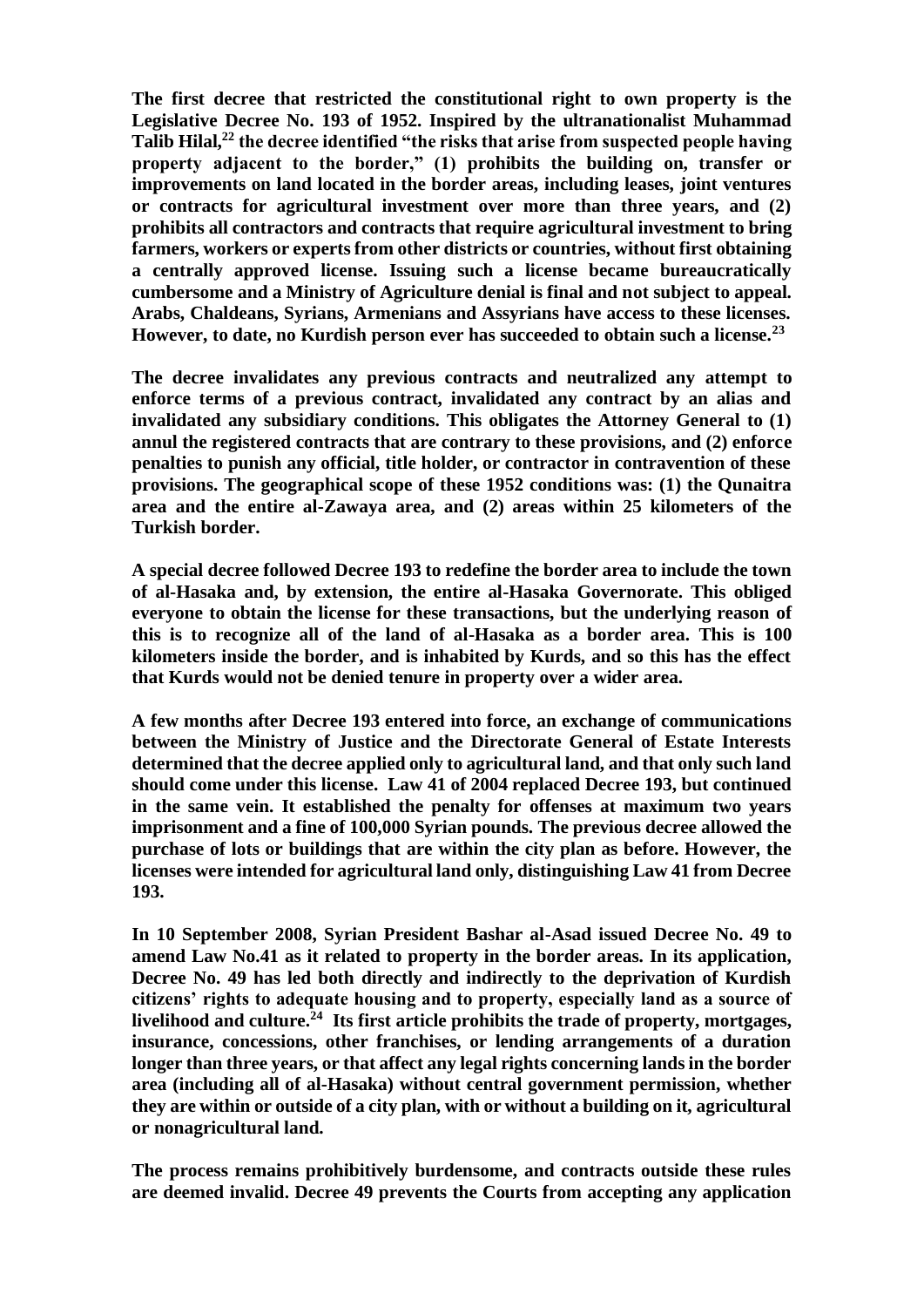**to ratify a real estate sales contract, unless accompanied by the license. Contravening article 30 of the Syrian Constitution, the decree is retroactive and forces the dismissal of all pending cases in which the plaintiff (buyer) failed to produce the necessary license. Any current real estate sales without a license could be sent to auction as if no owner existed. It applies the licensing requirement also to rental properties for leases of more than three years. Decree 49 also prevents local councils from arranging municipal contracts for three years or more for shops, housing and agricultural property without obtaining a license in advance. Kurds in Syria are effectively prevented from obtaining the requisite permits.** 

**Therefore, Decree 49 has derogated further their rights to housing, equitable land access and agricultural, as well as many other forms of livelihood. On 25 September 2008, the Syrian authorities issued Decree No. 59 on the demolition of structures built contrary to the planning law. Its Article 2 stipulates that all illegal buildings shall be demolished and the violators shall pay the expenses of the demolition and removal of the rubble. Article 7 authorizes demolishing and/or replanning of the areas under the Law No. 1 of 2003 in the provincial towns, requires application of the decree retroactively, and targets the areas that include a majority of Kurdish people.<sup>25</sup>**

**As a further result of repeated droughts, many families have migrated from rural Syria to urban centers. In 2009, some 29–30,000 families migrated, and estimates project that number to have increased to 50,000, or higher, in 2010. As a result, some 160 villages have ceased to exist.<sup>26</sup> Those who have moved from the drought-affected regions are mostly small-scale farmers from al-Hasaka Governorate, the overwhelming majority of them are Kurds.**

**As affirmed in the UN Guiding Principles on Internal Displacement,<sup>27</sup> such persons have a right to State support for their welfare and housing,<sup>28</sup> return and rehabilitation<sup>29</sup> without negative discrimination.<sup>30</sup> However, the State has not manifested willingness to uphold those rights and freedoms.**

**In fact, in Decree 2715 of 16 December 2010, the Ministry of Local Administration further prohibited officials from ratifying and sales or rental contracts to persons outside of their designated domicile. This measure, which is ostensibly is not specific to any ethnic groups, further complicates and forecloses housing options—and housing rights—for those most vulnerable to the present wave of displacements.**

**In May 2010, the, the Directorate of Agriculture Reform in al-Hasaka issued Resolution No.2707 on 17 March 2010. It removed the names of more than 580 Kurdish peasants from lists of those who have permission to use the land in the Dayrik area of al-Jazīra region, because they lacked legal authorization in accordance with the provisions of Law No. 41 (2004), as amended by Decree No. 49 (2008).<sup>31</sup> The Minister of Agriculture and Agrarian Reform `Ādil Safar said, in a visit to al-Hasaka Governorate on 5 May 2010, that it was the Arab Ba'ath Socialist Party and the National Security Council, headed by Major General Hishām Bakhtiār, who made the decision. The National Security Council decided which Kurdish names to include in the list (see Annex III).<sup>32</sup>**

**In a continuing measure, on 10 February 2011, The Ministry of Agriculture and Agrarian Reform excluded stateless Kurdish peasants from government support in their usual cultivation of cotton under pretext that they are not citizens.<sup>33</sup>**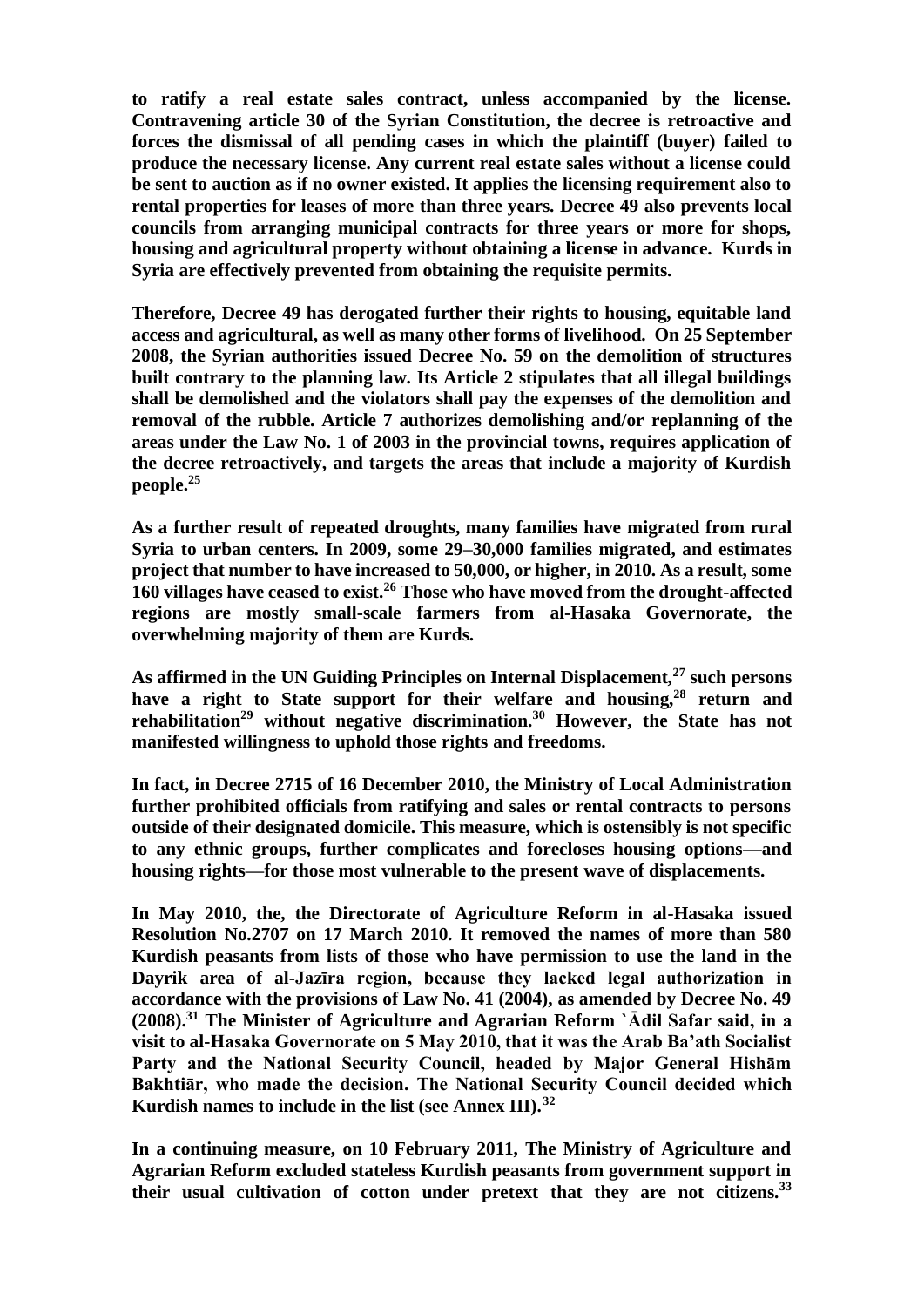**Meanwhile, the Syrian government has raised the price of agricultural inputs as a result of the recent drought, which, in turn, has increased the suffering of Kurdish peasants in Syria.<sup>34</sup> Consistently over more than half a century, these serial measures have cut the livelihood resources of Kurds and impoverished their lives further.**

**By removing the citizenship from the population, these methods have taken 335 villages from Kurdish people since 1974, and alienated them from their agricultural land in the entire al-Hasaka area. These consequences are the result of a knowing policy of deprivation targeting ethnic Kurdish Syrians. By pursuing a model of citizenship status subordinated to an ethnocentric state ideology, the source and consequence of the violations are not subtle, and the subject of measures required to human rights-based statecraft are no less clear.**

## *(See the situation of post-war Syria discrimination and spatial segregation under question 19 below.)*

13. What impacts do these forms of spatial and residential segregation have on affected communities? Please point to indicators such as rates of poverty, un-employment and under-employment; prevalence rates of malnutrition; disparities in access to services and facilities (such as access to schooling, health care or other public benefits); disparities in access to infrastructure (lack of and/or poor quality provision of water, sanitation, transportation, energy, waste collection and other utility services); rates of exposure to environmental health risks (poor air quality, flooding, toxic ground exposure, etc).

**In Sudan, land administration is fraught with overlapping and competing jurisdictions and lack proper procedures for providing lands to resettle displaced persons, as in the five states of the Darfur region. At the same time, the military and state-related militias carry out systematic and deliberate plans to exterminate the indigenous peoples and plunder their lands and wealth. This continues despite the current transition at the central government.**

**Although many international efforts are supporting the country's IDPs, local civil society is overlooked despite the "policy coherence" promised in the UN Sustainable Development System reform to align relief with institution-building development approaches within the framework of human rights.<sup>35</sup> Civil society is relegated to delivering emergency humanitarian aid, but lack opportunity and capacity to engage in policy and program solutions for IDP resettlement, squandering potential assets.<sup>36</sup>**

14. Have any particular historical or current laws, policies or practices in your country, region or town/community caused or exacerbated segregation? Click here to enter text.

15. In your view, what factors (current or historical) are the principal *drivers* of spatial and residential segregation in urban and urban-rural contexts in your country?

**In certain contexts, indigenous peoples and minorities suffer material discrimination by way of abuses against them and their habitat. In Sudan, the consequences of war have caused great suffering of the marginalized people in Sudan, especially the Nuba, Fur and Fung peoples, and some African tribes in Sudan. Military force has forcibly displaced millions who have no choice but to flee**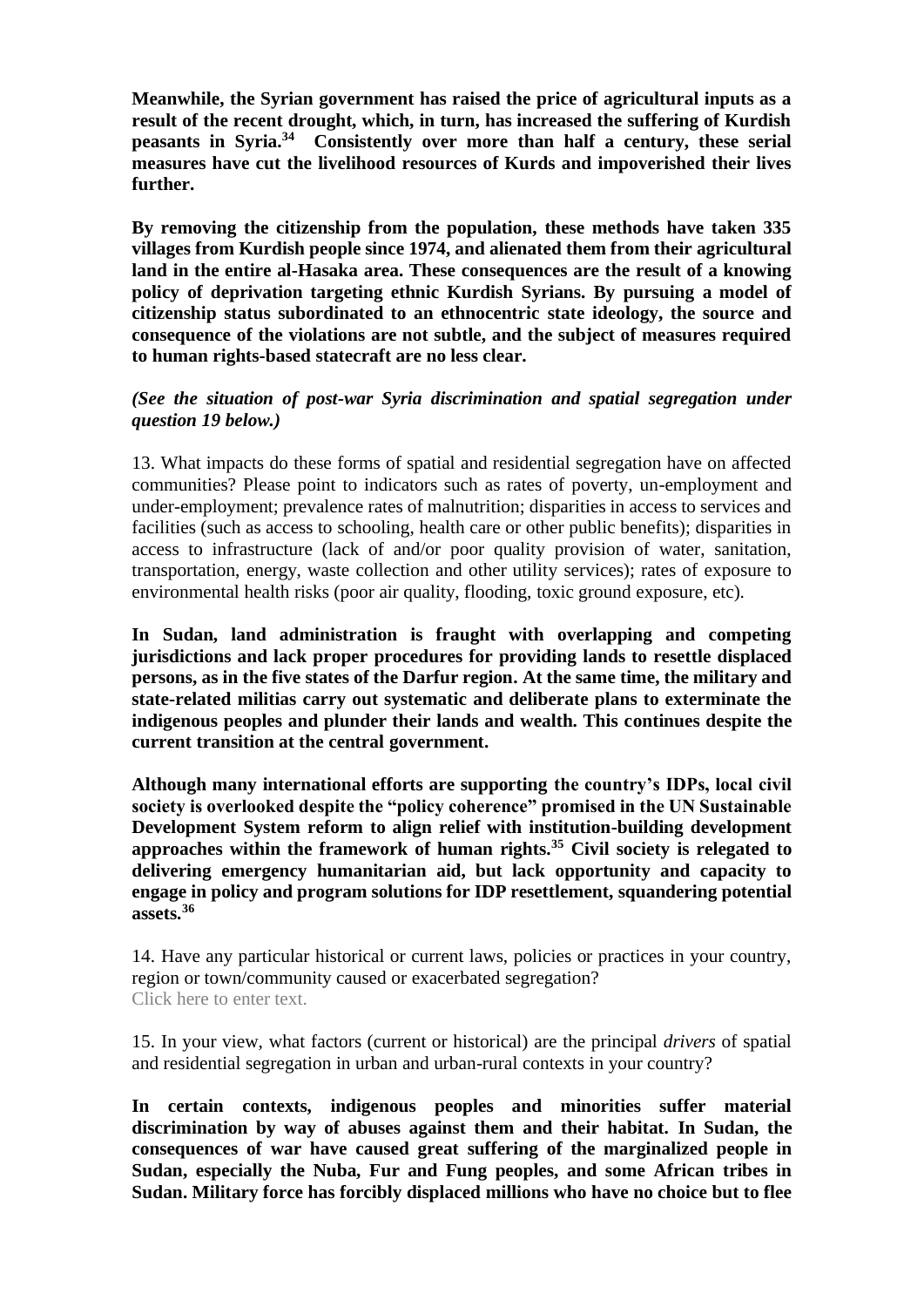**to the cities. This has naturally resulted in the spread of random housing around the cities of Sudan, and the new cities that were built by these displaced people lack the essentials of life in all respects.**

**The preparations for a half-trillion-dollar futuristic city-state in Saudi Arabia's Tabruk Province has developed into a full-blown international controversy.**

**Forming an integral part of HRH Muhammad Bin Salman's Vision 2030 plan for an ultra-modern and diversified economy, the planned metropolis of "Neom" takes its name from a mash-up of the Greek word for new, "νέος" [n(y)ū]) and the Arabic for a future "مستقبل] "mustaqbil]. It's design includes a huge artificial moon, glowin-the-dark beaches, flying drone-powered taxis, robotic butlers to clean residents' homes, data-gathering network, including drone and facial-recognition technology covering the entire city-state, and a Jurassic Park-style amusement complex featuring animatronic lizards. Neom is billed as the ultimate "smart city," smackdab in the heart of the Middle East.<sup>37</sup>**

**Alien as that may seem, the real controversy has emerged from the inevitable forced eviction of some 20,000 members of the indigenous Huwaiti [حويطي [community, which has inhabited the region for eons, long before the British-sponsored consolidation of the Kingdom of Saudi Arabia 90 years ago.**

**The Huwaitis do not want to move to make way for the new city-state that is planned to report directly to the Saudi king. Their opposition to both their population transfer and royal payment as "compensation" led to mass arrests in March 2020 and the Saudi security forces' killing of tribal spokesman Abd ul-Rahim al-Hawaiti on 13 April 2020.<sup>38</sup>**

**The resulting public outcry from the murder has reached international proportions with civil society calling for international partners in the project to withdraw on human rights grounds. Targets of the call to extraterritorial human rights obligations have been directed especially at the U.S. Boston Consulting Group as well as London-based Oliver Wyman McKinsey & Co.<sup>39</sup>**

**Adding to the regional concerns are the Neom projects pursuit of a transport channel to by-pass Egypt's recently expanded Suez Canal through a proposed "Red-Med" railroad link through Tel Aviv.<sup>40</sup> That eventuality also would signal the normalization of Saudi relations with Israel,<sup>41</sup> the only remaining colonial regime in the Middle East.**

**Within the kingdom, critics observe that the repression and pursuant expulsion of the Huwaitis reflect a lack of regard for tribal communities long dominated and suppressed by the Saudi state. This case also invokes the wholesale destruction of the Eastern Province town of Awaima in 2017, which caught the attention of UN human rights experts who denounced<sup>42</sup> the destruction and the ethnic cleansing and further repression<sup>43</sup> of its minority inhabitants.**

**As for the ongoing efforts to construct the futuristic and "smart" city of Neom, an outspoken activist and member of the tribe living in London, Alia Hayel Aboutiyah al-Huwaiti observed, "It's definitely not for the people already living there! It's for tourists, people with money, but not for the original people living there." "For the Huwaitat tribe," she says, "Neom is being built on our blood, on our bones."<sup>44</sup>**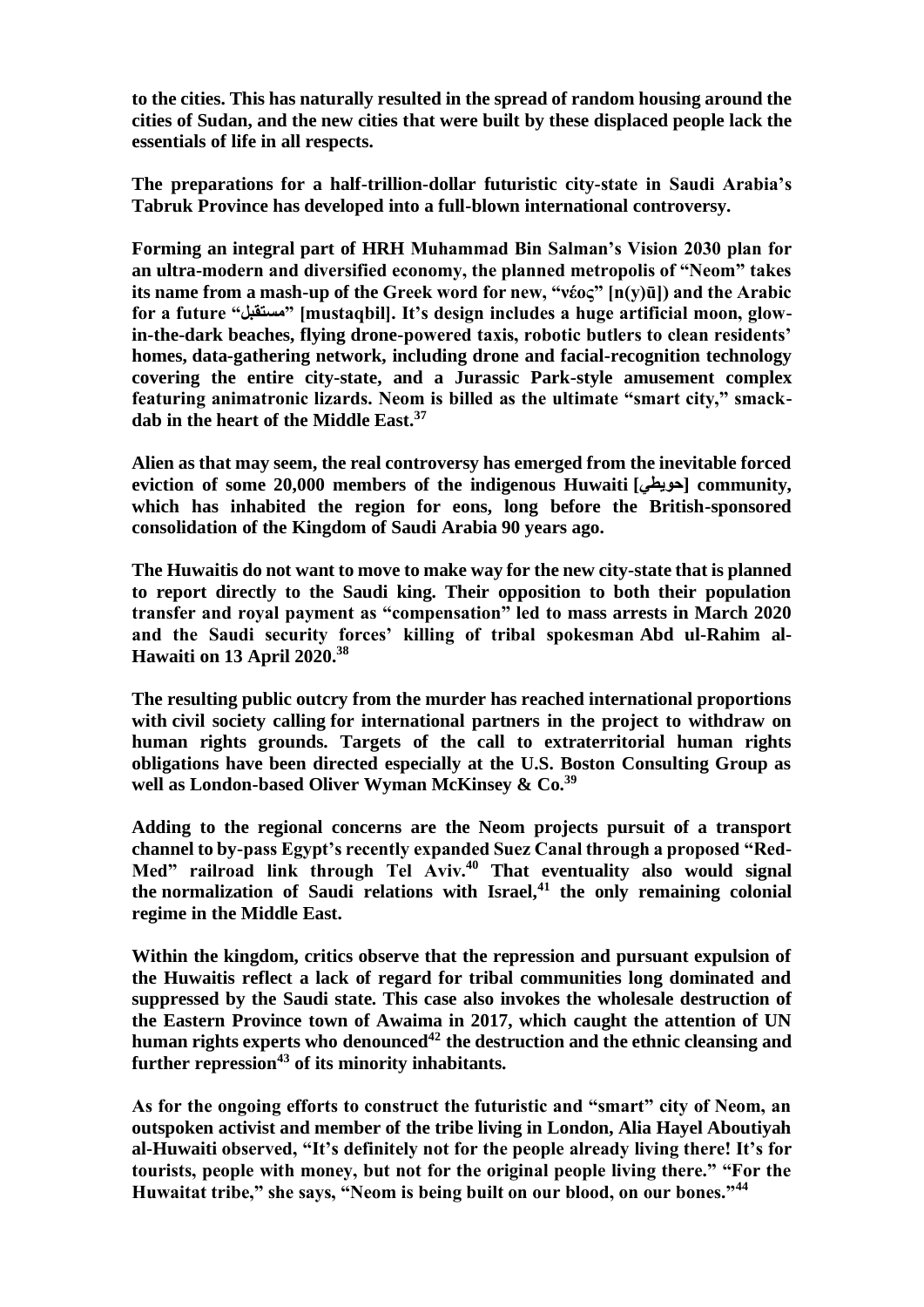**In the context of the war in Syria, the City of Homs, the country's third largest after Damascus and Aleppo, has been called the "capital of the revolution," as one of the first cities in Syria to participate in protests that led to the upheaval in 2011. The city suffered intense retaliation and destruction in opposition-held areas, including severe shelling and aerial bombing. UN HABITAT estimated that 57% of the Homs housing stock was affected: 36% totally destroyed and 21% partially destroyed or damaged. As many as 21 out of 36 neighbourhoods now lack housing, services, economic activities and overall infrastructure.** 

**Homs City lost 40% of its pre-war population as of December 2017 (from 806,600 down to 481,600). The majority of the displaced (55%) went abroad (mostly to Lebanon), or to other locations in Syria, while the remainder was displaced within the city. One of the characteristics of Homs displacement pattern is that the overwhelming majority of IDPs in Homs city are intra-city IDPs coming from more severely damaged neighbourhoods. Of the 218,800 IDPs in Homs as of 2017. Some 6% come from outside Homs. This creates a very high return potential due to the proximity of the displaced to their original homes.**

**However, return to Homs has been limited with fewer than 3,800 returnees. A UN HABITAT-UNHCR survey of 1,500 Syrian refugee households from urban Homs in Lebanon found limited return prospects primarily due to safety concerns, followed by limited access to livelihoods, services and housing. A strict Syrian government return clearance process by security forces, the closure of certain neighbourhoods to return and the level of destruction also inhibit return and HLP restitution.**

16. Are there examples in your country of where spatial and residential clustering has been a result of voluntary choices of residence by members of particular groups?

**In Yemen, the Akhdam (marginalized caste of African descent) habitually live in segregated locations, largely due to historic discrimination as outcasts/untouchables. However, some efforts to resettle and integrate them next to other Yemeni neighbourhoods have failed and the Akhdam abandoned them for multiple reasons. No definitive evaluation has determined the various factors leading to this failure; however, they are likely multiple and related, including cultural inappropriateness of the dwellings and setting, hostility of adjacent host communities, distance from livelihood sources and other related costs (transport, food, etc.) in the new location.<sup>45</sup> ¶In Tunisia, migrants from Côte d'Ivoire living in La Marsa (north of Tunis) became the subject of a reported collective forced eviction during the COVID-19 pandemic.<sup>46</sup>** ¶

17. The preservation of cultural identity, the right to self-determination of indigenous peoples and the protection of minority rights are examples of grounds for which groups may choose to live separately. Can you comment on how these forms spatial/territorial separation are evidenced in your country, if these communities they are subject to discrimination and suffer adverse consequences from spatial segregation such as through disparities in access to services, infrastructure, living conditions, etc.?

**Roma and Afro-descendants in Palestine historically have lived in enclaves, most commonly in Jerusalem, Jericho and Gaza. Black Palestinians also live in Jenin and Tulkarem in the West Bank. They have clustered for multiple reasons over time, including their arrival together as slaves, refugees, conscript soldiers or pilgrims, or**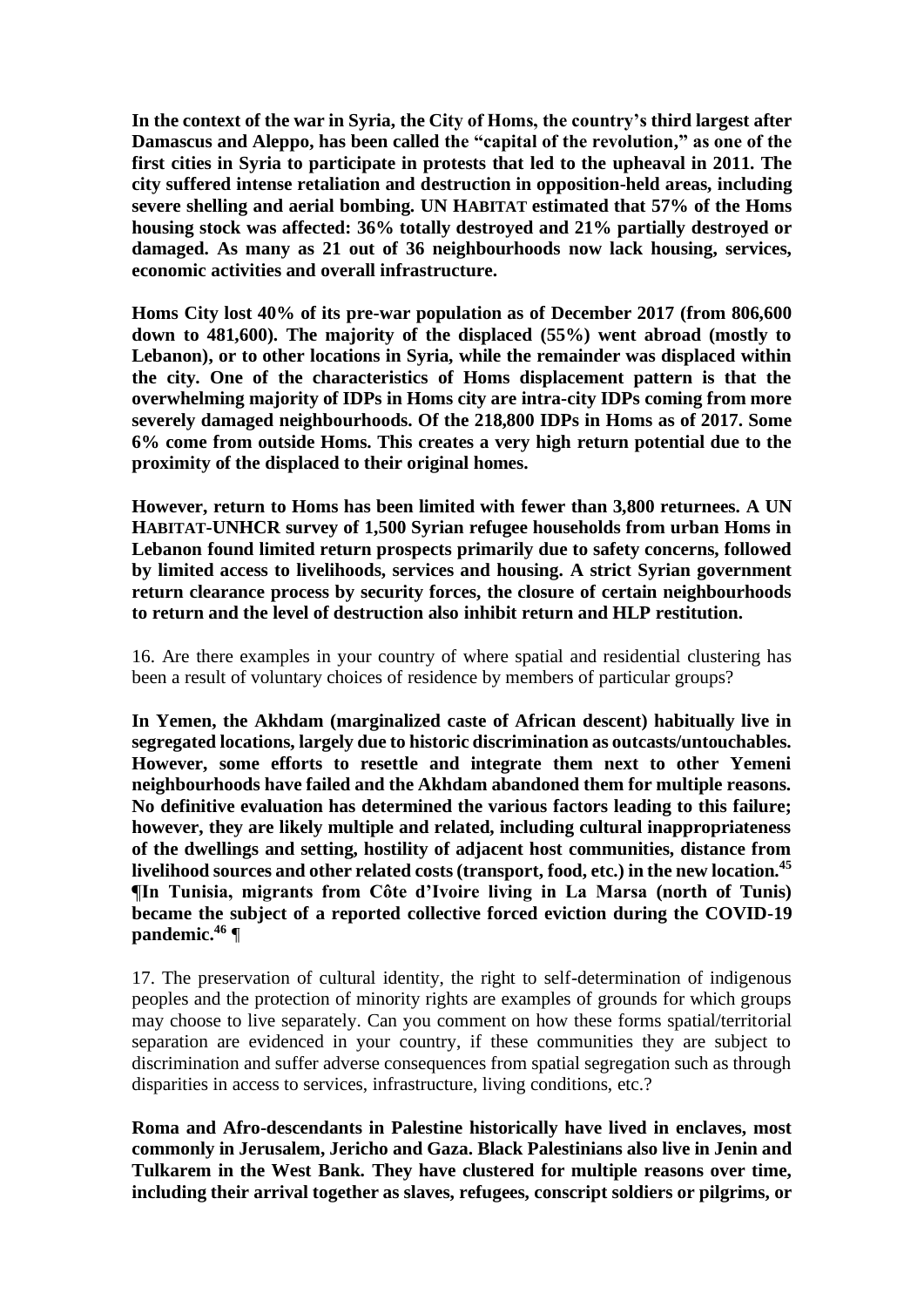**via chain migration from outside of Palestine. They experience economic marginalization, as well as popular/social discrimination. However, no official policy or planning criteria are known to have created such segregation. Some Sudanese in northern Gaza are believed to be descendants of conscripts during the British WWI occupation and subsequent Mandate. ¶In Egypt, tens of thousands of Palestinian refugees (some 70K in total) concentrate in the Sharqiyya Governorate (northeast of Cairo).<sup>47</sup> They are denied "refugee" status and are deprived of corresponding international-assistance-and-protection entitlements. Their living conditions are notoriously squalid, and they have no rights to education, work or health services. ¶Also in Egypt, Nubians and Imazighen traditionally live in southern and northwest Egypt, respectively. Their "segregation" is an outcome of their defined territory of traditional habitation as indigenous peoples (although the government does not recognize that status). ¶Although estimates of numbers of affected persons vary, the scale of slave trade in the Middle East/North Africa between 1700 and 1880 has left the descendants of around 800,000 slaves taken to Egypt, 515,000 to Morocco, 400,000 to Libya, 100,000 to Tunisia, and 65,000 to Algeria.<sup>48</sup> Among these communities are the Tawergha, in northern Libya, and other black Libyans who have suffered increasing xenophobia and persecution after Muammar Gaddafi's fall in 2011, partly because of their perceived role as collaborators with the previous regime. ¶Some 1.5–2 million Black Iraqis continue to reside in overcrowded and poorly serviced neighbourhoods, with unemployment levels at around 80% and with highly restricted participation in public life, even in areas where they form the majority. In al-Zubayr district of Basra, 70% of residents are black Iraqis, but without a single member on the district council or in the police force.<sup>49</sup>**

18. In your view, are certain forms of observed residential separation/voluntary clustering compatible with human rights law and if so why? (for example, to protect rights of minorities or to respect the freedom of choice of individuals to decide with whom to live together).

**In general, governments across the region are silent about the recognition and corresponding protection of these groups subject to historic discrimination. In Egypt, the government has refused to recognize the Bedouins, Nubians and Imazighen as indigenous peoples, although they are recognized internationally. 50**

19. Do any laws or policies require certain individuals (and their families) to live in particular housing provided to them or in a particular geographical area (e.g., asylum seekers, migrants, IDPs, refugees, ethnic, religious, linguistic or other minorities, indigenous peoples, persons with disabilities, public service and military personnel)?

**Syrian returnee refugee and displaced persons face majestic challenges to their housing, land and property (HLP) restitution rights, amid the other entitlements of reparation. Legislation on urban planning and reconstruction represents another threat to the HLP rights of residents and the displaced. Several laws and urban planning measures taken by the Syrian government during the conflict increase the power of municipalities to re-zone informal and war-damaged areas and facilitate expropriations. This indicates that urban planning could result in a gentrification of the areas considered, as the level of compensation offered would not be sufficient for expropriated owners to remain after reconstruction. In Homs, the Baba Amr district is one of the former opposition strongholds and is listed for complete demolition, and the announced reconstruction project envisages luxury residential buildings. ¶While it may be expected that planners might to take advantage of the destruction**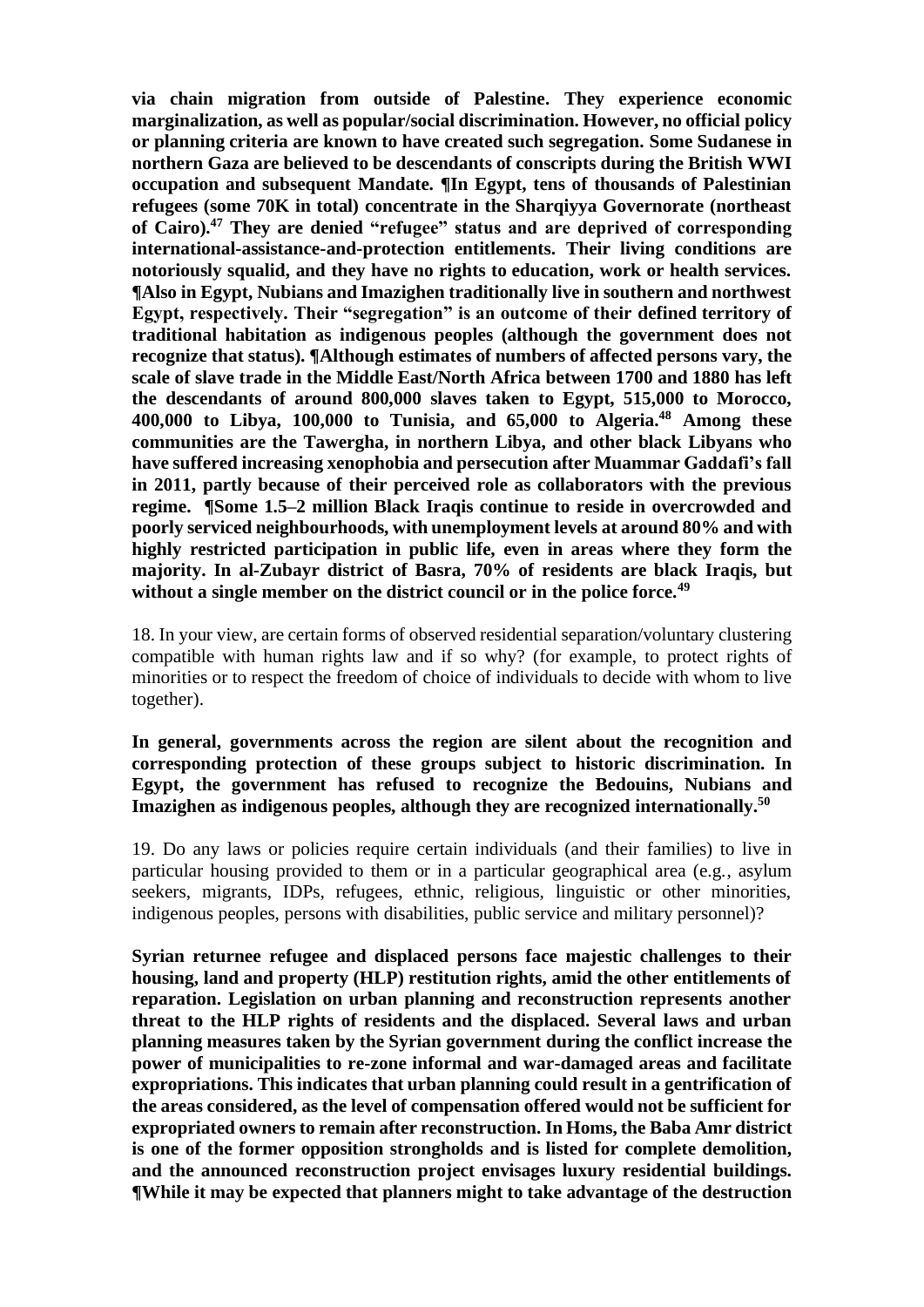**to modernize a city, the modalities of such projects should be strictly monitored to ensure that they do not result in the dispossession of the war-affected population and their further displacement to the periphery of the city or beyond. In a conflict or post-conflict context, this could easily be interpreted as retaliation against people who were displaced or sided with the opposition, or worse, as a deliberate attempt to pursue demographic manipulation through urban planning. This concern is amplified by the fact that the ban on returns declared by authorities in Homs affects mostly opposition areas.** 

**A similar pattern of politicizing destruction and reconstruction has already emerged in Damascus and Aleppo, whereas the Syrian government has a long history of instrumentalising housing policies to strengthen its power base. Therefore, international actors planning to support reconstruction must carefully ensure that the modalities of expropriations, compensation calculation methods and reconstruction projects they support not prevent the return of the displaced or create new displacement.** 

**Several new laws aim at reconstituting destroyed or missing cadastre records, or organising post-conflict reconstruction. Decree 12/2016<sup>51</sup> imposed an initial 4-month deadline for owners to confirm or contest in person the data included in the newly reconstructed cadastre. <sup>52</sup> Thereafter, the decree allows for a 5-year appeal procedure, whereby the owner can be represented. While this theoretically gives an opportunity for redress, the short initial deadline unnecessarily complicates the process by compelling those who will have missed the deadline to go through an appeal process. Moreover, no specific procedure exists to inform refugees or IDPs of these administrative hurdles, and the entire appeal option has already lapsed by this date.**

**Similarly, Law 33/2017, regulating the reconstitution of lost or damaged title deeds, seems to comply with the right to a fair hearing, but does not address the situation of IDPs or make provisions for their notification should they have a stake in decisions to restore their titles either administratively or judicially. 53**

**Law 10/2018 on expropriation procedures presents similar procedural impediments (30 days initial deadline, followed by an appeal procedure). It requires claimants to undergo an ill-defined security clearance. <sup>54</sup> Many reports already indicate the arbitrariness of the process, often resulting in detention or forced conscription of the claimant or her/his relatives, if her/his name is found on a security list. <sup>55</sup> This procedure greatly deters potential claimants who now risk forfeiting their compensation rights for fear of arbitrary security measures.**

20. In your view, what are the principal *barriers* to diminishing spatial, including residential segregation?

**Neoliberal and rentier economic systems, ethno-nationalist ideologies, nepotism and lack of participation and transparency in policy formulation.**

# **Measures and Good Practices to Curb Discrimination and Reduce Segregation**

21. What laws, policies or measures exist at national or local level to prevent or prohibit discrimination in relation to the right to adequate housing?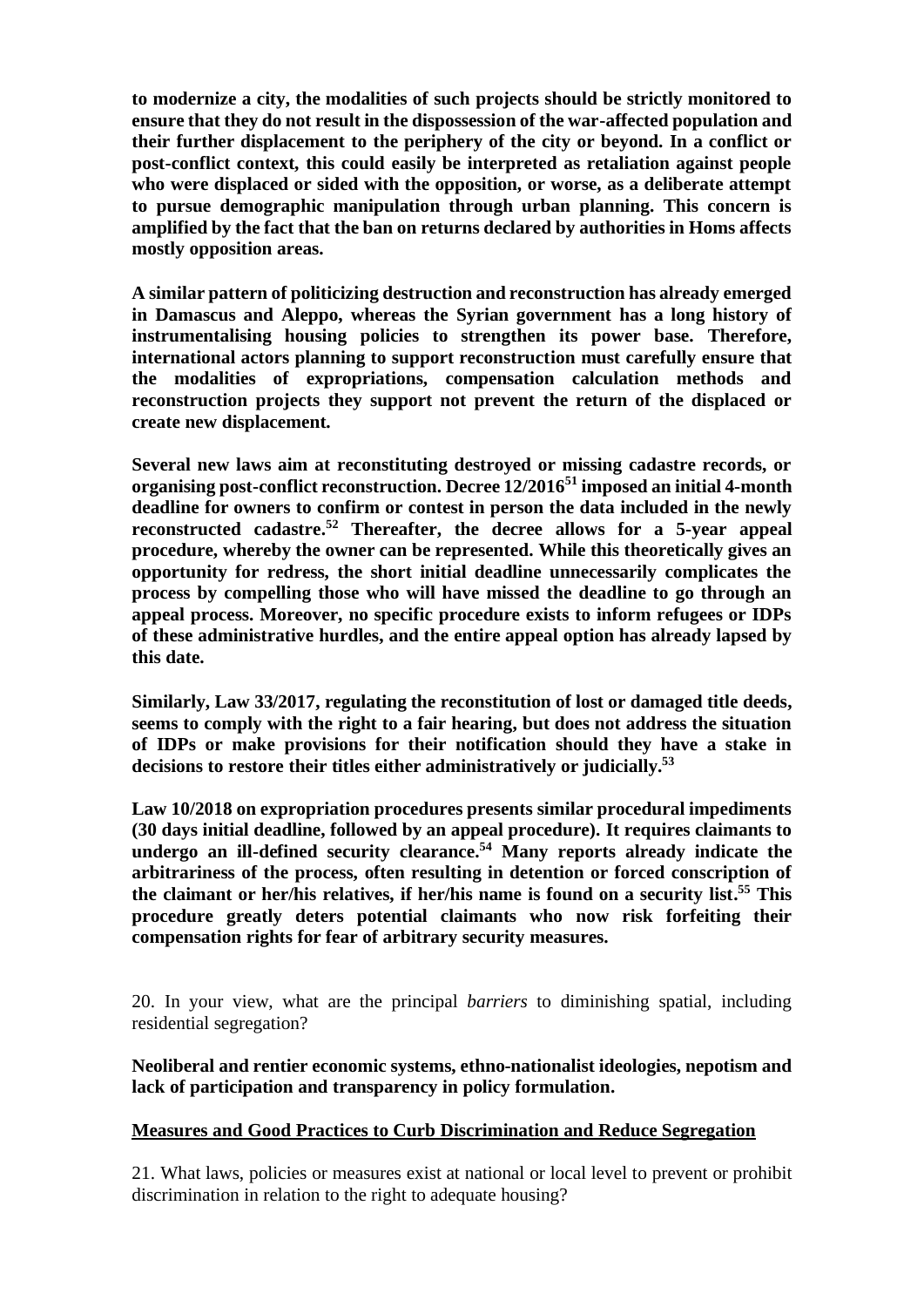22. Have your State, regional or local Government adopted any positive measures, such as measures of affirmative action, to reduce discrimination, segregation or structural inequality in relation to housing? To what extent have such initiatives been successful to address housing discrimination and segregation?

**Discrimination against migrants, refugees and displaced persons affecting their right to housing does take place across the region, but amid generally welcoming and receptive societies. Lebanon and Jordan are the world's most-receptive countries to refugees and displaced persons, with refugees forming 1/5 of Lebanon's population and 14% in Jordan, of whom form half of Jordan's population in the country's north and east. <sup>56</sup> Meanwhile, militarized colonial systems prevail in occupied Palestine and Western Sahara, where the Occupying Powers conduct the serious crime of population transfer as well-established policy. HIC-HLRN has calculated over 33,400,000 people across the region displaced and entitled to HLP restitution, most of whom are spatially segregated and marginalized in one form or another. 57**

**Gender-disaggregated asset ownership data also are an indicator of the multiple constraints affecting women. Given the patterns, opportunities and constraints of land ownership, the region has the lowest level of women's land ownership in the world (5%). However, a recent progressive measure in Egypt has 20% of land titles in new (reclaimed) lands distributed to women.<sup>58</sup> In Oman, the government has encouraged women to apply for land from the government and has implemented strategies that increase significantly women's secure tenure relationship to land and housing.<sup>59</sup>**

**In 2020, the Egyptian government issued the Egypt Housing Strategy, in cooperation with the UN-Habitat's Regional Office for the Arab States. The strategy sets clear policies to deal with the housing challenges through four main interventions: (1) existing urban development areas, (2) existing housing stock and vacant units, (3) challenges and problems related to the low-income housing and (4) housing as related to the dimensions of sustainable development. Besides the strategy's role as a component of the constitutional right to adequate housing, it also plays a role in realizing international responsibilities such as the UN SDGs (Target 11.1 By 2030, ensure access for all to adequate, safe and affordable housing), and the New Urban Agenda (para. 14a providing equal access for all to… adequate and affordable housing). This positive step is still missing some important issues such as improvements in targeting the public housing subsidy, monitoring the housing market; a lack of market regulation; the lack of a time frame; giving greater consideration to ownership, while neglecting other types of tenure; and the absence of legislation to regulate resettlement.<sup>60</sup>**

23. Have any particular laws, policies or measures been implemented to limit or reduce residential segregation? To what extent have such policies raised human rights concerns?

**Important in this context are public budgets, which are typically opaque and are developed through internal processes. At the start of the budget process in Egypt, for example, each municipality submits information about its financial needs to the province's presidentially appointed governor; however, political capital and**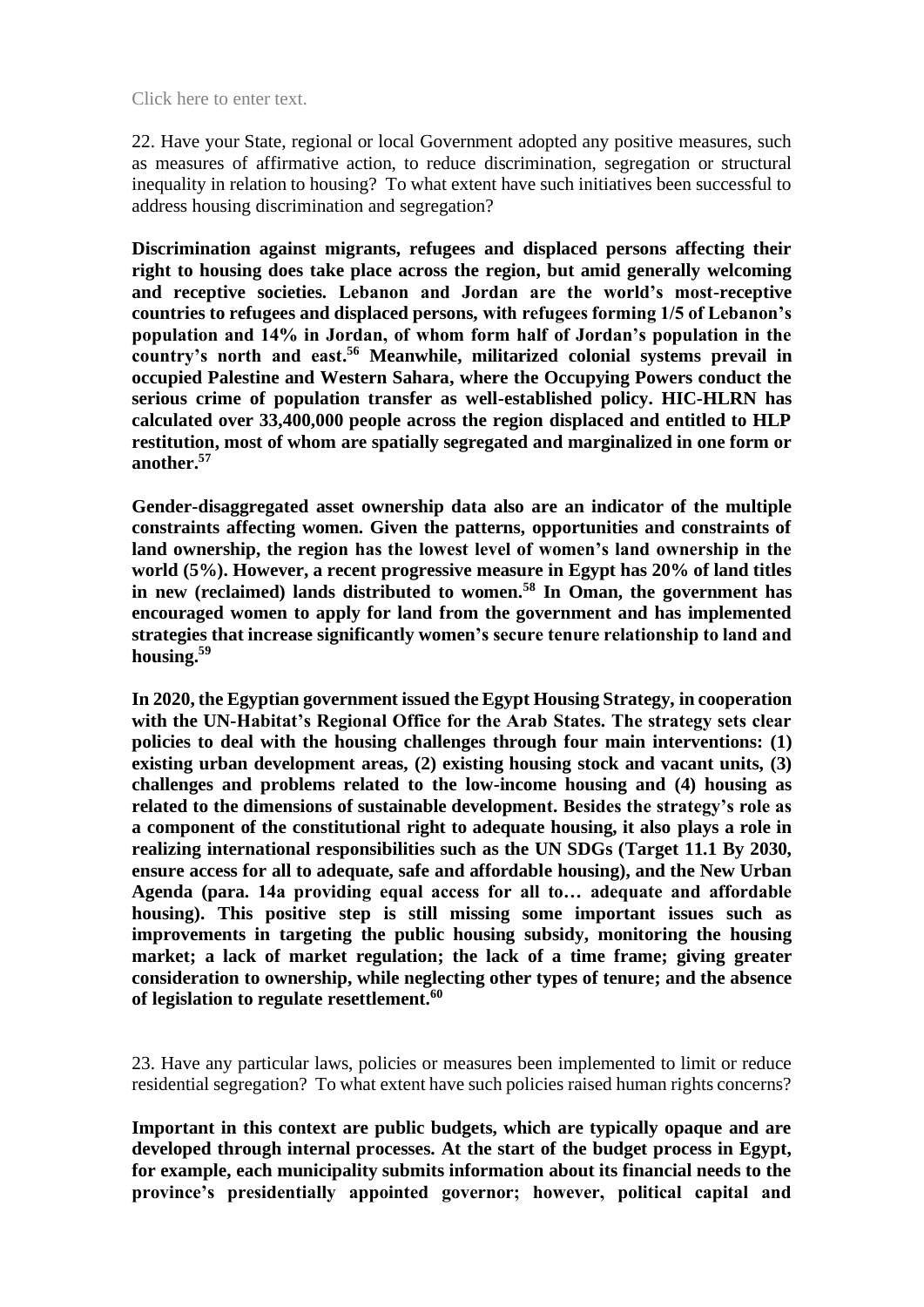**bargaining power, rather than the needs of local communities, often dictate how successful municipalities are at securing funding. The government allocates local funds with little attention to existing poverty levels or the needs of the inhabitants in question. Additionally, spending on local development programs in Cairo is insufficient to meet the city's needs for infrastructure, environmental needs and other municipal duties.<sup>61</sup>**

**From a financial planning perspective, effective spatial justice requires a coherence between public spending and development goals, usually in the form of specific programs in the local sphere, with spending and implementation oversight and with the public playing a role in assessing local needs and priorities in setting clear rules for the equitable allocation of resources. In Egypt, none of these conditions is met in the preparation of the General Budget, which hampers spatial justice and undermines the development goals of public spending.<sup>62</sup>**

**Moreover, housing units supposedly allocated for lower and middle-income groups are beyond the financial reach of these households.<sup>63</sup> For example, the monthly income of almost 60% of the population does not exceed EGP 2,000, while the monthly mortgage payment required to own an apartment in planned Badr City is EGP 3,625 on average.<sup>64</sup> A small amount of land in the New Urban Communities (planned desert cities) has been allocated toward lower and middle-income housing, yet there is no way to measure if this land allocation is actually meeting the housing demand of such groups.<sup>65</sup>**

24. What is the role of the media, as well as other non- governmental organizations, of religious and governmental institutions, in fostering a climate that reduces or exacerbates discrimination in relation to housing and segregation?

25. Which institutional mechanisms exist to report, redress and monitor cases of discrimination or segregation in relation to the right to adequate housing and how effective have they been to address discrimination? Click here to enter text.

26. In your view, what are the principal barriers to seek justice for discrimination/segregation in relation to the right to adequate housing?

**Egypt stands as a rare, albeit historic example of land reform that extended to urban areas in the 1950s. During the Gamal Abd ul-Nasser administration, inhabitants who occupied urban plots uncontested for at least 15 years before the 1952 legislation, were entitled to legally secure freehold tenure. However, the lack of follow-up with certification of such entitlements led to "presumption of tenure" that did not stand up in court when challenged decades later. At the time of the land reform and since, many entitled inhabitants found the legal registration process costly, overly bureaucratic and superfluous, only to find that courts favored the claims of urban-development speculators and dubious transactions between officials and investors produced documented counterclaims that over-rode the right acquired through adverse possession.**

**The consequent land loss and resettlement of those households to the urban periphery was mirrored by judicial rulings also dispossessing rural land-reform beneficiaries. Small-scale farmers were ultimately dispossessed under Law 96 of 1992, which canceled old tenure contracts, but analysts have found the losses**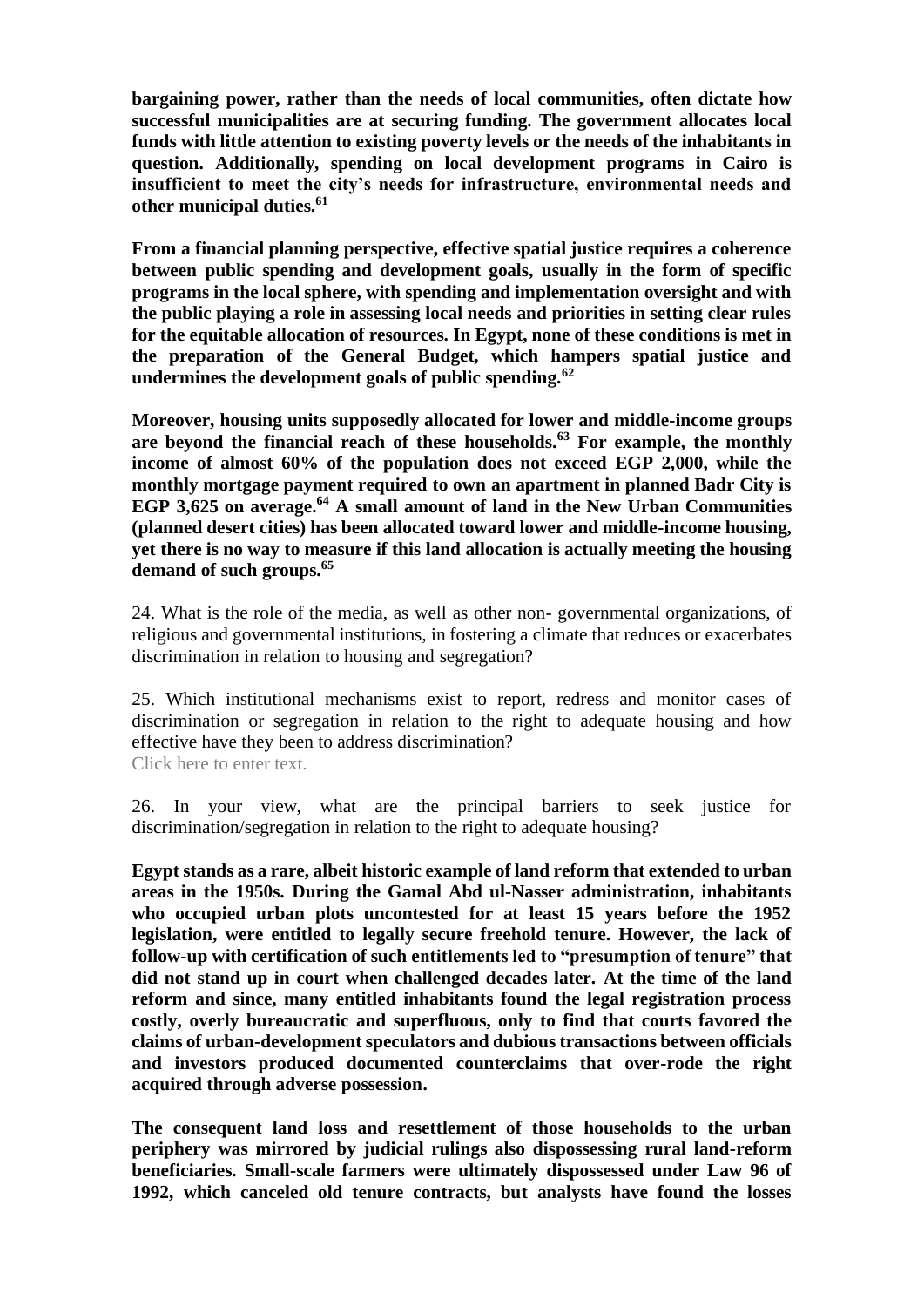**primarily attributable to a bias among judges, whose allies and membership in the formerly landed classes motivated a pattern of judgments favoring the return of land titles to feudal landlords and their heirs. 66**

**This targeted dispossession played out in certain urban neighborhoods also in the post-uprising period after 2011, whereby counter-revolutionary forces ascended to replace urban "thuggery" (***bultagiyya***) with more-reliable up-market constituents.<sup>67</sup>**

27. Can you specify how individuals and groups subject to structural discrimination or experiencing segregation can submit complaints to administrative, non-judicial or judicial bodies to seek relief? Please share any leading cases that have been decided by your courts or other agencies in this respect.

**Despite the Bahraini delegation's repeated self-congratulations in UN-HABITAT forums, the State of Bahrain (now Kingdom of Bahrain) visibly and materially discriminates against the indigenous Shi`a majority of Bahrain in housing, planning, infrastructure, services and land allocation.<sup>68</sup> Emblematic of those who expose this form of discrimination (pronounced also in education and public-sector employment) is the case of and-rights defender Sheikh Ali Salman, subject to a 9 year prison sentence in 2016 for speaking out. (Note UN Special Rapporteur on freedom of opinion and expression, David Kaye, communication at the time.<sup>69</sup>) His imprisonment follows a long-standing policy in the small-island nation (760km2) of foreclosing all coastal lands for the royal family and entitling each royal newborn with her/his own 1,000m<sup>2</sup> plot.**

**Bahrain's surface area includes more than 70km<sup>2</sup> reclaimed coastland over the past thirty years, increasing the landmass by over 10%.<sup>70</sup> However, more than 90% of the newly created land has been privatized, despite legal prohibitions, making the coastline into private property of the ruling family.<sup>71</sup> Because of the commercialization of coastal land, many of Bahrain's traditionally small family fisheries have lost their livelihood; and the country, a heritage.<sup>72</sup> Moreover, nearly half of the island nation's landed property remains foreclosed to Bahrainis while occupied by United States Fifth Fleet and its military coterie.**

**Over the years preceding the uprisings against the Āl Khalīfa ruling family, youth and regime opponents had been protesting the lack of housing and livelihood prospects that result from the self-enrichment by the "royals" and their supporters.<sup>73</sup> The rulers' confiscation of lands and all access to the sea, coincident with the material discrimination in the provision of public goods and services to favor the minority Sunnis, became an issue of such contention that the Council of Deputies (lower house of parliament) undertook an investigation into the privatization of public lands and resources. Published in March 2010, the study identified 65km<sup>2</sup> of public land valued at more than US\$40 billion and transferred to private hands since 2003 without proper payment to the public treasury.<sup>74</sup>**

**The Bahraini parliamentary study uncovered how the system has functioned. Bahraini land grabs especially have affected state property that the king has transferred to private hands at the expense of the general citizenry by a repertoire of 16 corrupt techniques.<sup>75</sup>**

**The data confirmed that some of the state properties have transferred to private parties, without charge, and without the state benefitting from any return on them.**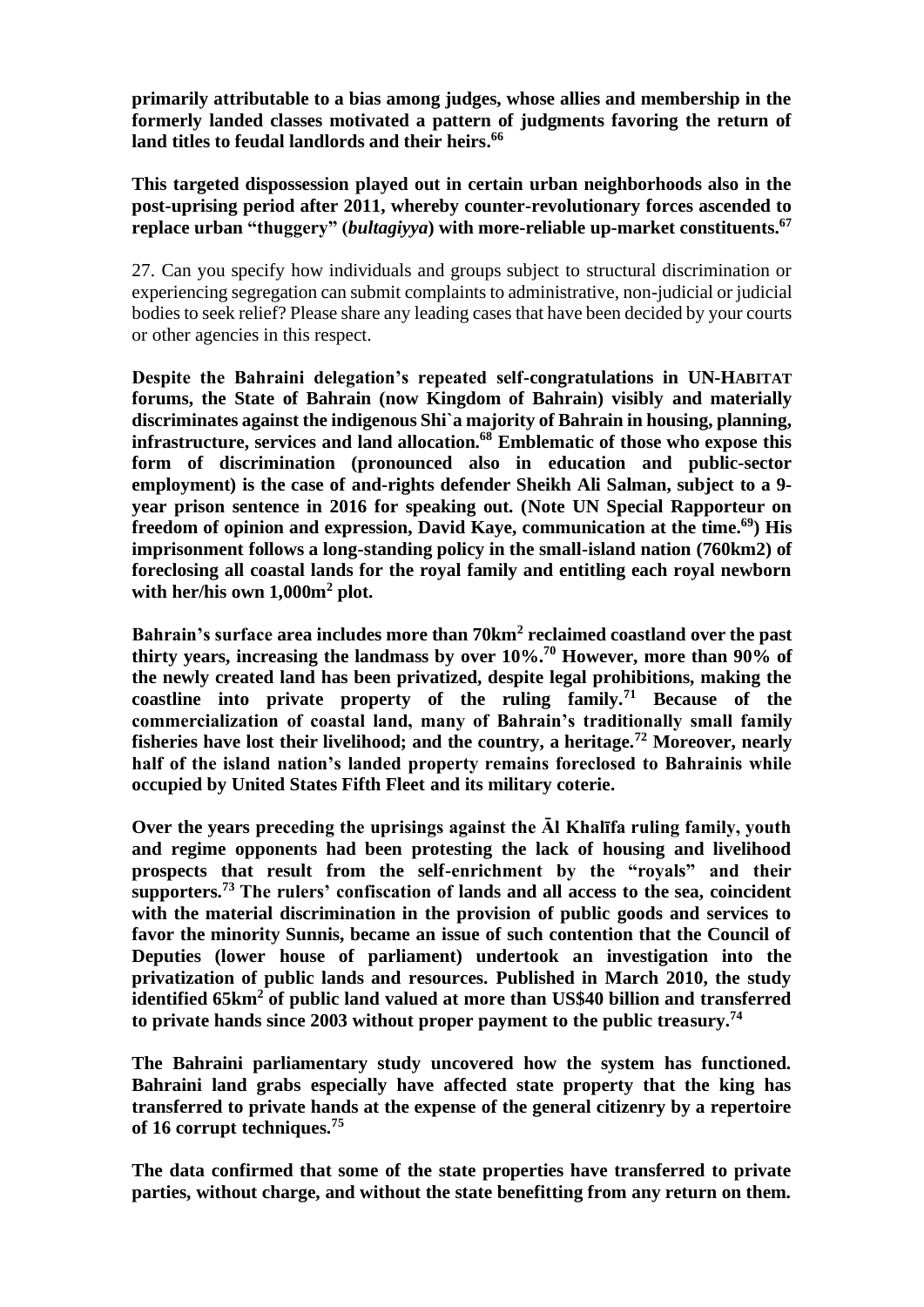**The king has made royal gifts of property intended for public benefit, such as reclaimed land, which is constitutionally banned from privatization. By mid-2008, private parties had taken 94% of this land for "special projects."**

**The report revealed cases of seizure and forgery of title deeds as part of an organized and systematic policy of land fraud. Cases of bribery, particularly those associated with the Alba (Aluminium Bahrain BSC) company,<sup>76</sup> are notorious. The official investigation alleged that, over the years, the prime minister's advisor Shaikh `Isa bin `Ali al-Khalifa has received bribes estimated at \$2 billion (an amount equivalent to the state budget for one full year). The king has issued royal pardons for the defendants, while the cases were still before British and U.S. courts.<sup>77</sup>**

**In Saudi Arabia, a similar pattern of official anti-Shi`a discrimination and neglect prevails against citizens in the country's Eastern Province (al-Qatīf). Following Saudi Arabia's execution of Ayatollah Nimr al-Nimr on 2 January 2016 for the spiritual leader's calls for democratic change, the Saudi military besieged his hometown of al-Awamiyah (May 2017), after local inhabitants resisted punitive house demolitions against residents for taking part in banned protests (actually rallies against Israel's continued assaults on southern Lebanon). The government blamed the violence on terrorist activities and killed between 10 and 25 people with sniper gunfire and shelling,<sup>78</sup> including two infants, <sup>79</sup> as Saudi soldiers shooting at homes, cars and "everyone in streets." <sup>80</sup> During the crackdown, the Saudi government demolished several historical sites and many other buildings and houses in Qatif, <sup>81</sup> forcing 20,000 residents to flee<sup>82</sup> the town devastated by demolitions and fighting.<sup>83</sup>**

**In February 2018, the al-Qatif governor announced a "redevelopment project," without consultation with local residents, that is "not only a security solution, or the tracking of armed groups and sleeper cells, but tackling the issue through social and economic development," while isolating extremist thought.<sup>84</sup> (See also UN SRs communication on the subject.<sup>85</sup>)**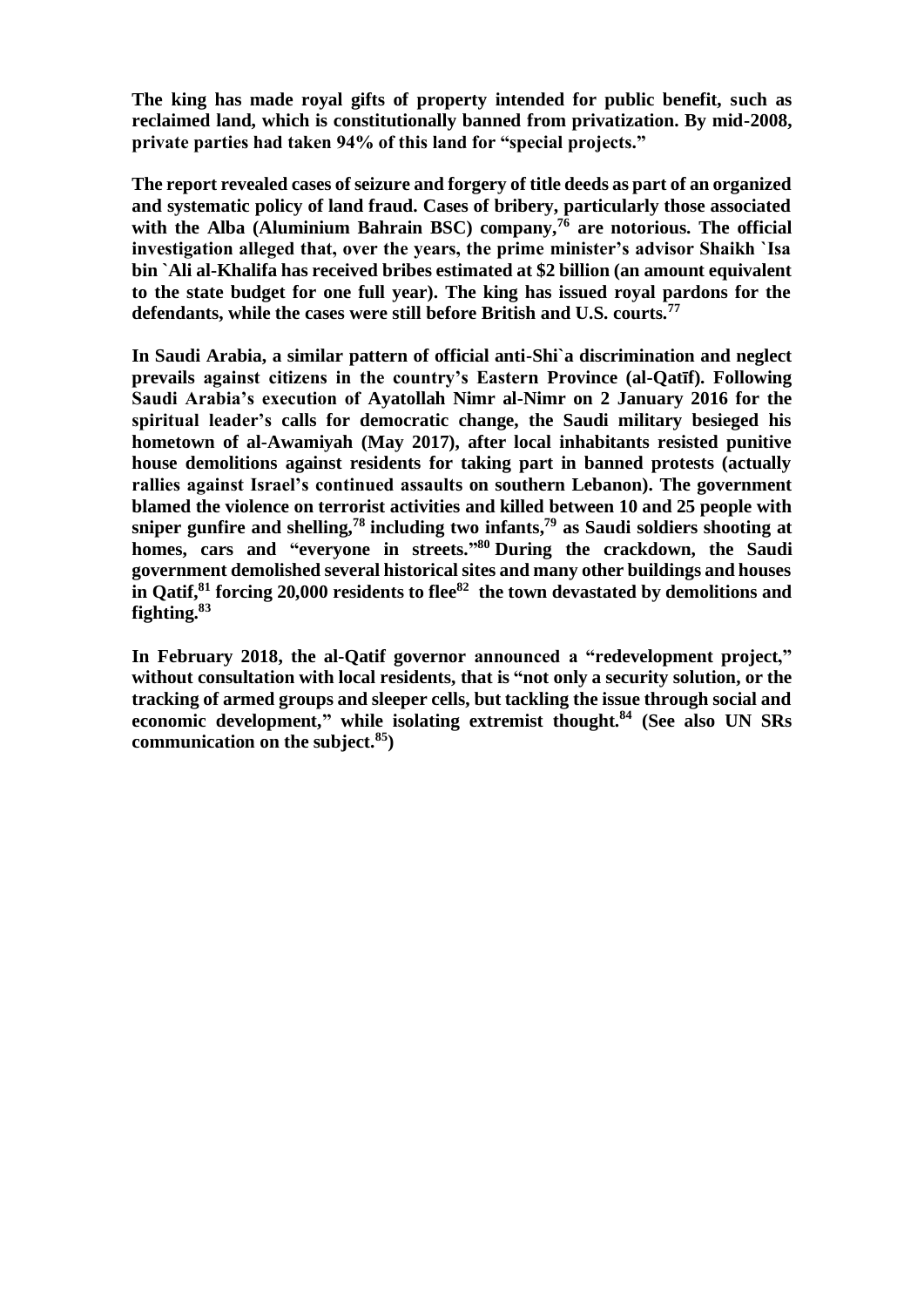# **Data on Discrimination in Housing and Spatial/Residential Segregation**

28. Is any data on housing disparities, housing discrimination and spatial segregation collected and publicly available? If so where can it be accessed? Are there any practical or legal barriers to collect and share such information in your country?

**Money-metric measure is only a partial measure of poverty, but local practice and World Bank still favor income poverty lines as a proxy for wellbeing and the longstanding practice have created a legacy of undercounting poverty. <sup>86</sup> What passes for census data in some countries is not sufficient. In Egypt, for example, the periodic, "census" at 10-year intervals, does not involve enumeration, but rather extrapolates from aerial and satellite photos to determine numbers of residents by structures, variously overestimating and underestimating populations according to Central Agency for Public Mobilization and Statistics (CAPMAS) criteria. This mappingexercise method, in lieu of a census, perpetuates many unverified assumptions.**

**While planning and development models continue former practices based on ofteninsufficient population and poverty statistics, the current pandemic forces us to interrogate numerous assumption and corresponding practices. Among them is the pattern of spatial planning and transportation-oriented development (TOD). The continued reliance on private cars and public expenditures to expand infrastructure to accommodate that mode of transport creates and perpetuates social disparity without sufficient public transportation options. Amid multiple central-government organs variously involved in transport,<sup>87</sup> municipalities struggle to keep up with the transport demand. And for political and socio-religious reasons, a critical debate on population policy has not taken place, nor has it occurred at the international level for 27 years, not even in during Habitat III.<sup>88</sup>**

**In Alexandria, Egypt, for example, the private mini-bus system, taxis, and the autorickshaw (***tŭk-tŭk***) are the backbone of the transport system (with a daily ridership of more than a 1.5 million passengers), offering more reliable service than the formal system.<sup>89</sup> Consequently, public officials struggle to impose pandemic socialdistancing measures on these informal services. The imposed restrictions (suspend service or reduce occupancy) pose a threat to the income of informal transport operators, and so have been mostly ignored.<sup>90</sup> Non-motorized transport could be imagined, but no such practice is habitual or planned.**

29. Can you kindly share any studies or surveys by local, regional or national Governments or by other institutions to understand better housing disparities, housing discrimination and spatial segregation and how it can be addressed (e.g., title and link, or kindly submit document).

## **Shawkat, Yahia. (2013).** *Impact of World Bank Policy and Programs on the Built Environment in Egypt* **(Bank Information Center),**

**[https://bankinformationcenter.cdn.prismic.io/bankinformationcenter%2Fc884b37](https://bankinformationcenter.cdn.prismic.io/bankinformationcenter%2Fc884b374-305d-490f-9d89-414af43cf5f4_egypt-publication-final-english.pdf) [4-305d-490f-9d89-414af43cf5f4\\_egypt-publication-final-english.pdf;](https://bankinformationcenter.cdn.prismic.io/bankinformationcenter%2Fc884b374-305d-490f-9d89-414af43cf5f4_egypt-publication-final-english.pdf)** 

**\_\_\_\_\_\_\_\_\_\_\_\_\_\_. (2020).** *Egypt's Housing Crisis: The Shaping of Urban Space* **(American University in Cairo Press), [https://aucpress.com/product/egypts](https://aucpress.com/product/egypts-housing-crisis/)[housing-crisis/;](https://aucpress.com/product/egypts-housing-crisis/)** 

**Prindex. (2021).** *How can citizens' perceptions of land tenure security contribute to land governance reforms in the Arab region? Insights and issues from Prindex*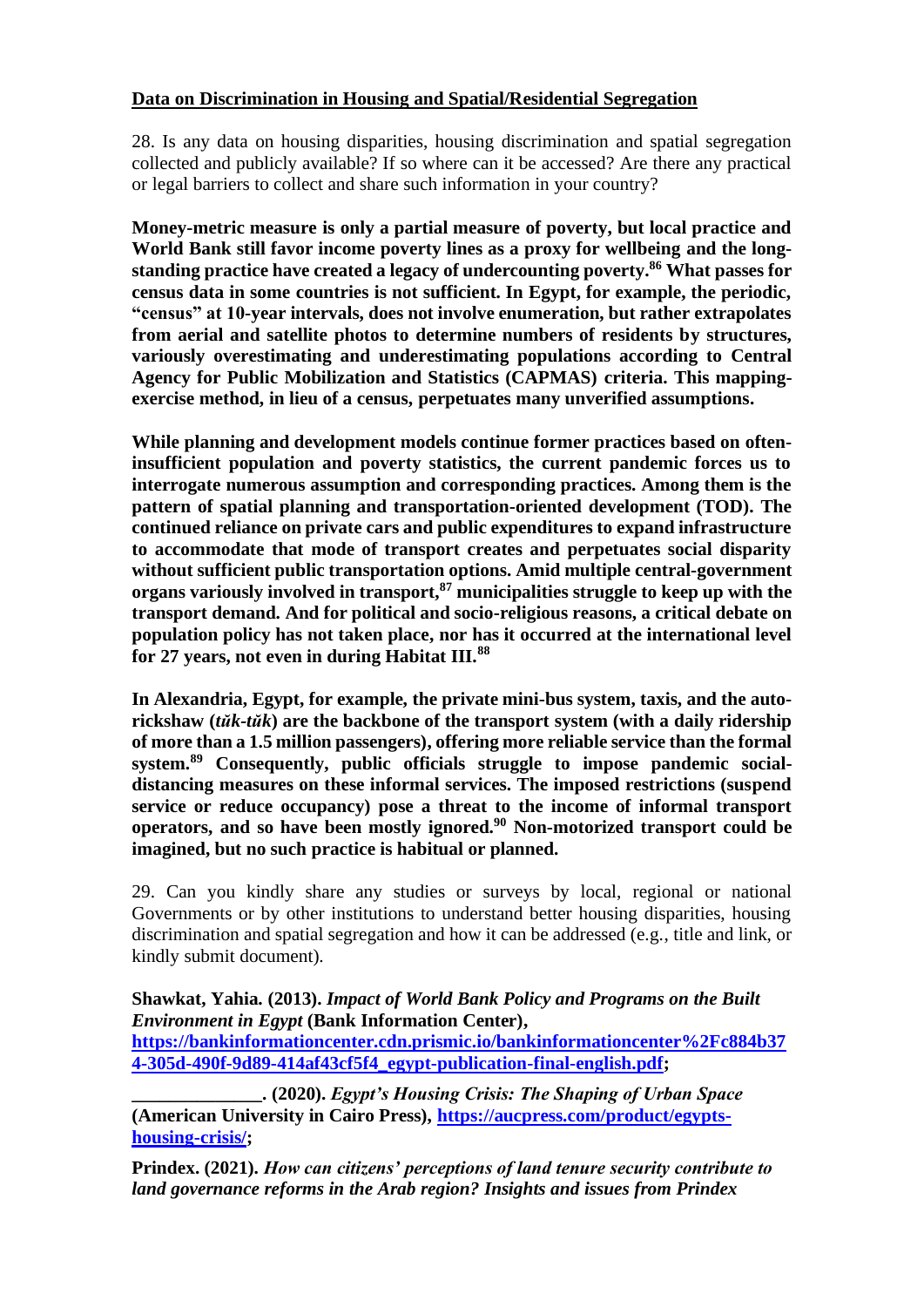*survey results***, Summary, [https://www.prindex.net/reports/how-can-citizens](https://www.prindex.net/reports/how-can-citizens-perceptions-of-land-tenure-security-contribute-to-land-governance-reforms-in-the-arab-region/)[perceptions-of-land-tenure-security-contribute-to-land-governance-reforms-in](https://www.prindex.net/reports/how-can-citizens-perceptions-of-land-tenure-security-contribute-to-land-governance-reforms-in-the-arab-region/)[the-arab-region/;](https://www.prindex.net/reports/how-can-citizens-perceptions-of-land-tenure-security-contribute-to-land-governance-reforms-in-the-arab-region/) Full report,** 

**[https://www.prindex.net/documents/631/PX1305\\_Prindex\\_Report\\_www\\_v2.pdf;](https://www.prindex.net/documents/631/PX1305_Prindex_Report_www_v2.pdf)**

**UN Economic and Social Council (ESCWA). (2017a).** *Social Housing in the Arab Region: An Overview of Policies, for Low-Income Households' Access to Adequate Housing***, Technical Paper 7, E/ESCWA/SDD/2017,** 

**[https://www.unescwa.org/sites/www.unescwa.org/files/page\\_attachments/social](https://www.unescwa.org/sites/www.unescwa.org/files/page_attachments/social-housing-arab-region-en.pdf)[housing-arab-region-en.pdf.](https://www.unescwa.org/sites/www.unescwa.org/files/page_attachments/social-housing-arab-region-en.pdf)**

**ESCWA. (2017b).** *Arab Multidimensional Poverty Report***, E/ESCWA/EDID/2017/2, 2017,** 

**[https://www.unescwa.org/sites/www.unescwa.org/files/publications/files/multidime](https://www.unescwa.org/sites/www.unescwa.org/files/publications/files/multidimensional-arab-poverty-report-english_0.pdf) [nsional-arab-poverty-report-english\\_0.pdf.](https://www.unescwa.org/sites/www.unescwa.org/files/publications/files/multidimensional-arab-poverty-report-english_0.pdf)**

**UN-Habitat/Global Land Tool Network. (2020).** *Darfur Land Administration Assessment - Analysis and Recommendations***, [https://unhabitat.org/darfur-land](https://unhabitat.org/darfur-land-administration-assessment-analysis-and-recommendations)[administration-assessment-analysis-and-recommendations.](https://unhabitat.org/darfur-land-administration-assessment-analysis-and-recommendations)**

30. Can you provide information and statistics related to complaints related to housing discrimination, how they have been investigated and settled, and information on cases in which private or public actors have been compelled successfully to end such discrimination or been fined or sanctioned for non-compliance?

Click here to enter text.

#### **Addendum:**

**While this questionnaire reminds us of the legally defined normative content of the human right to adequate housing (8 above) and one of the ICESCR's over-riding implementation principles (non-discrimination, 7 above, and gender equality, 10 above), we are mindful of the other five: self-determination, rule of law, progressive realization, maximum of available resources, and international cooperation. In our region, we find important lessons at the convergence of self-determination and international cooperation in illustrative cases and in particular countries.**

**Sanctions and economic pressure on Iran affect the country's economic situation, in general. Among the consequences in Iran, the price of all goods and services needed by citizens hyper-inflation, and the income of a large part of the people does not meet these needs, in particular, adequate housing. One of these needs is to provide adequate housing for the people. These constraints also affect other needs such as food and medicine. Already in 2016, 11 million people live in 2,700 slum areas across Iran, of whom 3 million live in Tehran, Mashhad and Ahwaz alone. The unemployment rate then was near 60%, with 3.5 million jobless people in Iran. 91**

**As for building materials, Iran is entirely self-sufficient in steel, iron, cement, gypsum, bricks, ceramics and tiles, but the effect of external factors such as exchange rate fluctuations, gold markets and general economic conditions on the housing sector cannot be denied.<sup>92</sup> Sanctions imposed through the foreign-exchange market affect the housing market and lead to higher housing prices, whether through rent, purchase or construction. Under the pandemic, inflation has spiked,**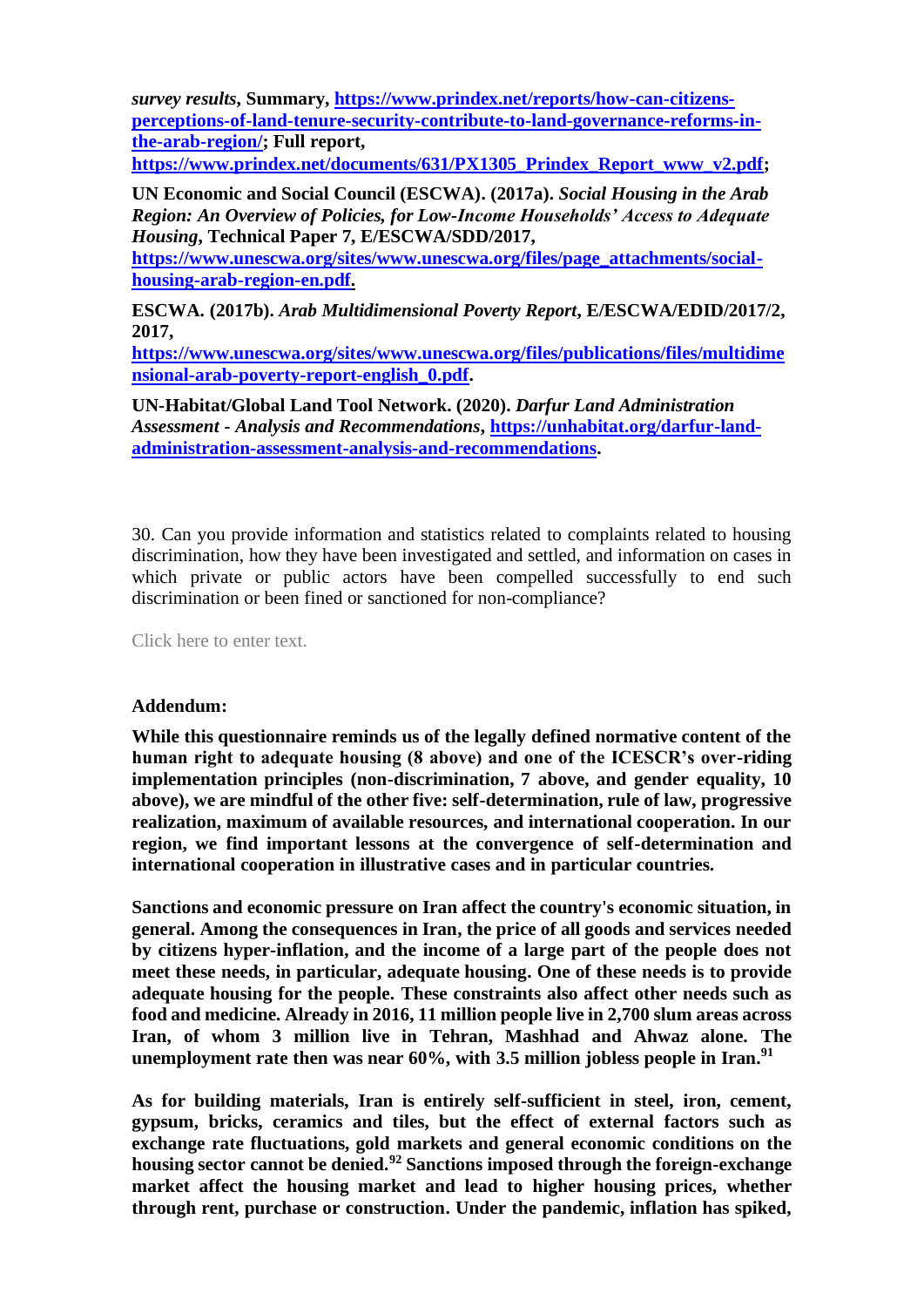**with The Central Bank of Iran noting at mid-2020 a 56.6% increase in average permeter residential housing prices across Iran over the same period in 2019. The price of rented residential units in Tehran and across urban areas increased by 27.6% and 31% respectively during the 2nd quarter of 2020, versus 2019. <sup>93</sup> This trend creates housing insecurity for the middle- and lower-income groups of society and the youth, depriving them of having suitable and quality housing. One of the problems of sanctions and economic pressure on Iran will be housing insecurity for the people, especially marginalized groups and workers. The situation was exacerbated by the economic tensions caused by the Covid-19 pandemic, in response, the central government applied the National Taskforce to Fight Coronavirus decision to require tenancy agreements signed as of 29 June 2020 not to increase rents by more than 25% in Tehran and 20% rise in other large cities.<sup>94</sup>**

**In the case of Palestine, Israel's** *raison d'état* **has been, and continues to be elimination of the indigenous Palestinian people's habitat in favor of Jewish immigrants from foreign countries. This destruction of Palestinian habitat involves systematic and systemic "gross violation of human rights, in particular the right to housing."<sup>95</sup> (See other CSO inputs in response to this questionnaire.)**

**This pattern has a self-imposing international dimension, invoking extraterritorial obligations under international human rights, humanitarian and criminal law, as well as peremptory norms. In unitary application, states would be prohibited from cooperating with the illegal situation of Israel's primordial apartheid regime, as well as Morocco's illegal occupation of Western Sahara for over 40 years. These gross violations of the human right to adequate housing, including the related denial of land and other means of subsistence. However, many states bear responsibility for breaching secondary and likely also primary norms <sup>96</sup> by perpetuating these situations, rather than bringing them to an end.**

**One highly relevant example are the State of Israel's parastatal organizations that direct, implement, maintain and fundraise for criminally prohibited colonization, apartheid and population transfer activities, with the gross violation of habitatrelated human rights at their core. Fully 50 states—including 18 sitting members of the UN Human Rights Council—maintain these Israeli state agencies within their jurisdictions as tax-exempt charities. International cooperation under ICESCR and the extraterritorial obligations arising from each covenanted right demand effective measures and behavior correction on the part of complicit states.**

#### **Endnotes**

<sup>1</sup> For example, UN Economic and Social Council (ESCWA), *Social Housing in the Arab Region: An Overview of Policies, for Low-Income Households' Access to Adequate Housing*, Technical Paper 7, E/ESCWA/SDD/2017 (Beirut: ESCWA, August 2017, [https://www.unescwa.org/sites/www.unescwa.org/files/page\\_attachments/social](https://www.unescwa.org/sites/www.unescwa.org/files/page_attachments/social-housing-arab-region-en.pdf)[housing-arab-region-en.pdf.](https://www.unescwa.org/sites/www.unescwa.org/files/page_attachments/social-housing-arab-region-en.pdf)

<sup>2</sup> *Arab Multidimensional Poverty Report*, ESCWA, E/ESCWA/EDID/2017/2, 2017, p. 27, [https://www.unescwa.org/sites/www.unescwa.org/files/publications/files/multidimensional-arab-poverty-report](https://www.unescwa.org/sites/www.unescwa.org/files/publications/files/multidimensional-arab-poverty-report-english_0.pdf)[english\\_0.pdf.](https://www.unescwa.org/sites/www.unescwa.org/files/publications/files/multidimensional-arab-poverty-report-english_0.pdf)

<sup>3</sup> *Investigating Spatial Inequality in Cairo*, *Tadamun* Initiative. December 2015. at: [http://www.tadamun.co/investigating-spatial-inequality-cairo/?lang=en#.YI\\_n7bUzbFA](http://www.tadamun.co/investigating-spatial-inequality-cairo/?lang=en#.YI_n7bUzbFA).

<sup>4</sup> David Sims, "The Arab Housing Paradox," *The Cairo Review of Global Affairs* (2013), [https://www.thecairoreview.com/essays/the-arab-housing-paradox](https://www.thecairoreview.com/essays/the-arab-housing-paradox/)/.

<sup>5</sup> "Egypt's New Cities: Neither Just nor Efficient," *Tadamun* (December 2015)[, http://www.tadamun.co/egypts-new](http://www.tadamun.co/egypts-new-cities-neither-just-efficient/?lang=en#.YJHqh7UzbFA)[cities-neither-just-efficient/?lang=en#.YJHqh7UzbFA](http://www.tadamun.co/egypts-new-cities-neither-just-efficient/?lang=en#.YJHqh7UzbFA).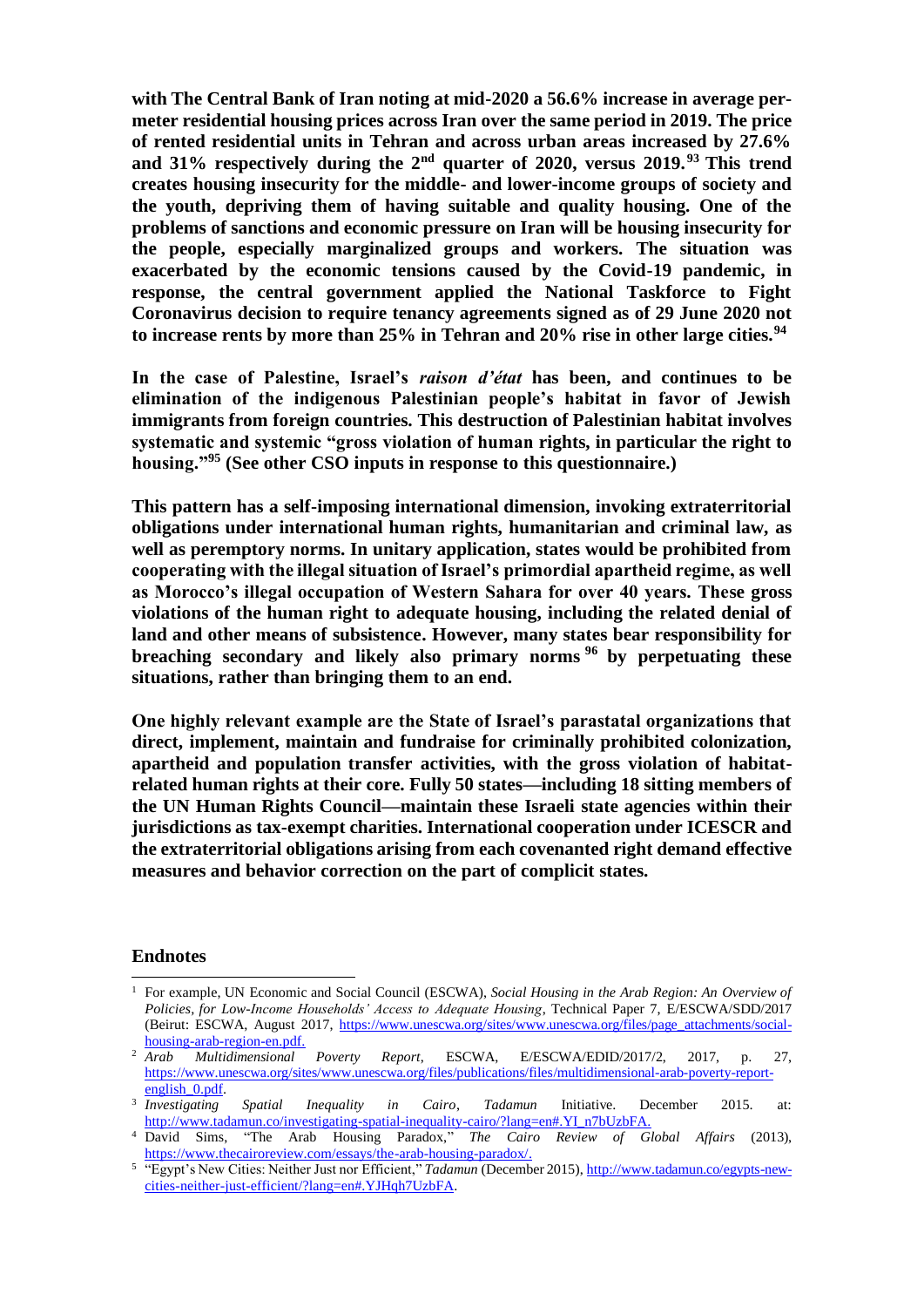- 6 "A million units for whom? Six facts about the Social Housing Project," *The Built Environment Observatory*, May 2018, [https://marsadomran.info/en/facts\\_budgets/2018/05/1543](https://marsadomran.info/en/facts_budgets/2018/05/1543/)/.
- <sup>7</sup> Yasin Elhadary and Shereen Ali, "A New Trend in Urban Housing: Gated Communities in Khartoum, Sudan," *American Journal of Sociological Research*, Vol. 7, Issue 1 (2017), [http://article.sapub.org/10.5923.j.sociology.20170701.07.htm](http://article.sapub.org/10.5923.j.sociology.20170701.07.html)l.
- <sup>8</sup> Omer Khalafalla, "Policy Reform, not Evictions! The Case of Slum Urbanisation in Khartoum, Sudan," *urbanet.info* (September 2018), [https://www.urbanet.info/sudan-slum-urbanisation](https://www.urbanet.info/sudan-slum-urbanisation/)/.

- <sup>10</sup> Reem Maghribi, "A New Rent Law, A New Urban Dynamic," *LAU Magazine*, Vol. 20, No. 1 (spring 2018), <https://magazine.lau.edu.lb/20-1/a-new-rent-law-a-new-urban-dynamic.php>.
- <sup>11</sup> David Sims, The Arab Housing Paradox, *The Cairo Review of Global Affairs*.Opcit.
- <sup>12</sup> Rami Farouk Daher, "Neoliberal urban transformations in the Arab city," *Environnement Urbain / Urban Environment* [online], Volume 7 (2013[\), http://journals.openedition.org/eue/41](http://journals.openedition.org/eue/411)1
- $^{13}$  For more details about the consequences of the decree 503, see, Joan Chaker, الزيادة أرباح "مصرف لبنان يسخّر الإسكان المصارف] "Arabic] (*Masraf Lubnan Yusakhkhar al-Askān li-Ziadat Ārbah al-Masārif / Banque du Liban uses housing to increase bank profits*), *Marsad al-Sakan*, [https://housingmonitor.org/bdl-hijacks-housing/;](https://housingmonitor.org/bdl-hijacks-housing/) "Urbanista Dollarization Experiment," *Nudge Lebanon* (31 January 2020)[, https://nudgelebanon.org/2020/01/31/urbanista](https://nudgelebanon.org/2020/01/31/urbanista-dollarization-experiment/)[dollarization-experiment/.](https://nudgelebanon.org/2020/01/31/urbanista-dollarization-experiment/)<br><sup>14</sup> Jana Haider, Hom
- <sup>14</sup> Jana Haider, Home Loans Exacerbate Inequality, *Housing Monitor* (June 2020). <https://housingmonitor.org/en/content/home-loans-exacerbate-inequality>.
- <sup>15</sup> According to testimonies of refugees residing in Cairo.
- <sup>16</sup> Algeria, Egypt, Iraq, Mauritania, Morocco, Somalia, Sudan, Tunisia and Yemen.
- <sup>17</sup> Haitham Manaa, ")الفلسططنينيين الالجئين ير غمن سططوريف س الجنسططيف عديمو] "Arabic] (*`Adīmū al-Jinsīyya fī Sūria* / *Stateless persons in Syria (apart from Palestinian refugees*), (Malakoff, France: Arab Commission for Human Rights, 3rd printing 2004)[, http://hem.bredband.net/dccls2/r1.htm](http://hem.bredband.net/dccls2/r1.htm).
- <sup>18</sup> Convention relating to the Status of Stateless Persons, adopted on 28 September 1954 by a Conference of Plenipotentiaries convened by Economic and social Council resolution 526 A(XVII), 26 April 1954, entered into force 6 June 1960, in accordance with article 39.
- <sup>19</sup> Convention on the Rights of the Child (CRC), adopted and opened for signature, ratification and accession by General Assembly resolution 44/25 of 20 November 1989, entered into force 2 September 1990, in accordance with article 49, citing Article 7. Syria ratified CRC on 14 August 1993.
- <sup>20</sup> International Covenant on Economic, Social and Cultural Rights (ICESCR), adopted and opened for signature, ratification and accession by General Assembly resolution 2200A (XXI) of 16 December 1966, entered into force 3 January 1976, in accordance with article 27 status of ratifications declarations and reservations, citing Article 11. Syria ratified ICESCR on 3 January 1976.
- <sup>21</sup> UN Special Rapporteur on the right to food Olivier De Schutter, Mission to Syria from 29 August to 7 September 2010 (preliminary remarks), at: [http://www2.ohchr.org/english/issues/food/docs/SyriaMissionPreliminaryConclusions\\_07092010.pdf.](http://www2.ohchr.org/english/issues/food/docs/SyriaMissionPreliminaryConclusions_07092010.pdf)
- <sup>22</sup> Muhammad Tālib Hilāl was a Saudi-naturalized Syrian who served as Ba`thist head of internal security in al-Hasaka Governorate. Throughout his life, he advocated the cleansing of the region of its non-Arab—particularly, Kurdish population. As author of the infamous Arabization pamphlet "A Study of the Jazira Province from National, Social and Political Aspects" (1963), He set out a twelve-points plan to: (1) displace Kurds from their lands to the interior, (2) deny them education, (3) hand over "wanted" Kurds to Turkey, (4) deny Kurds employment opportunities, (5) conduct anti-Kurdish propaganda, (6) deport Kurdish *'ulama'* (clerics) to be replaced by Arabs, (7) implement a divide-and-rule policy against the Kurds, (8) Arab colonization of Kurdish lands (9) militarize "northern Arab belt" and deport Kurds from the area, (10) create "collective farms" for the new Arab settlers, (11) deny rights to vote or public office to non-arabophones and (12) deny citizenship to any non-Arab wishing to live in the target area. The Syrian Ba`thi regional leadership and government formally adopted Hilal's plan in 1965. See Haitham Mana`, "`Adīmū al-Jinsīyya fī Sūria" [Arabic] "Stateless Persons in Syria," (Geneva: Arab Commission for Human Rights, 2004), at[: http://hem.bredband.net/dccls2/r1.htm](http://hem.bredband.net/dccls2/r1.htm).
- <sup>23</sup> Support Kurds in Syria, "Decree 49: Dispossession of the Kurdish Population?[" http://supportkurds.org/tag/decree-49/.](http://supportkurds.org/tag/decree-49/) <sup>24</sup> Support Kurds in Syria, "Decree 49 - Ethnic Cleansing of Kurds in Syria," August 2010, [http://supportkurds.org/reports/decree-49-ethnic-cleansing-of-kurds-in-syria](http://supportkurds.org/reports/decree-49-ethnic-cleansing-of-kurds-in-syria/)/.
- *Tazāl La*] (Arabic**"** [ال تزال سططاريف المفلول بلد مر ر عامين علص وططد رغا ر االعارااططاب ال ططلبس غ69/59/49**)** لمراسططيالسططودا **"** <sup>25</sup> *Sārīyya al-Maf`ŭl ba`d Murūr `Āmayn `ala Sudūrha Raghm al-`Itirādhāt al-Sha`bī (69/59/49) li Marāsīm al-Sawdā' / It is still valid two years after its issuance, despite popular objections (69/59/49) to Black Decrees)*, *Partiya Yekîtîya Demukrat* 2010), (10 September 2010), [http://www.pydrojava.com/index.php?option=com\\_content&view=article&id=701:-495969-&catid=42:2010-08-](http://www.pydrojava.com/index.php?option=com_content&view=article&id=701:-495969-&catid=42:2010-08-05-11-11-39&Itemid=61) [05-11-11-39&Itemid=61.](http://www.pydrojava.com/index.php?option=com_content&view=article&id=701:-495969-&catid=42:2010-08-05-11-11-39&Itemid=61) See the text of Decree No. 59 on demolishing illegal buildings, http://www.legalsyria.com/ar/the-news/158----59----

<sup>27</sup> *Guiding Principles on Internal Displacement*, E/CN.4/1998/53/Add.2, 11 February 1998.

- <sup>30</sup> *Ibid.*, Principles 1, 2, 3 and 4.
- Al-Hukūma al-Sūriyya Tansha' Hizaman') "الحكومة السورية تنشـأ حزاماً عربياً لفصـل كردسـتان سـوريا عن إقليم كوردسـتان العراق<sup>،، 31</sup> *`Arabīyyan li Fasl Kurdistan Sūriyya `an Iqlīm Kūrdistan ul-`Iraq / The Government of Syria Establishes an Arab Belt to Separate the Kurdistan of Syria from the Region of Kurdistan*), [http://www.peyamner.com/details.aspx?l=2&id=179938;](http://www.peyamner.com/details.aspx?l=2&id=179938) Support Kurds in Syria, "Land rights of Kurdish Peasants removed in Syria," June 2010, at: [http://supportkurds.org/news/land-rights-of-kurdish-peasants-removed-in-syria/;](http://supportkurds.org/news/land-rights-of-kurdish-peasants-removed-in-syria/)

<sup>9</sup> ESCWA 2017, *op. cit.*

<sup>26</sup> L. Freimuth, G. Bromberg, M. Mehyar and N. Al Khateeb, *Climate Change: A new threat to Middle East Security* (Amman, Bethlehem and Tel Aviv: Friends of the Earth Middle East, 2007).

<sup>28</sup> *Ibid.*, Principles 18 and 19.

<sup>29</sup> *Ibid.*, Principles 29 and 30.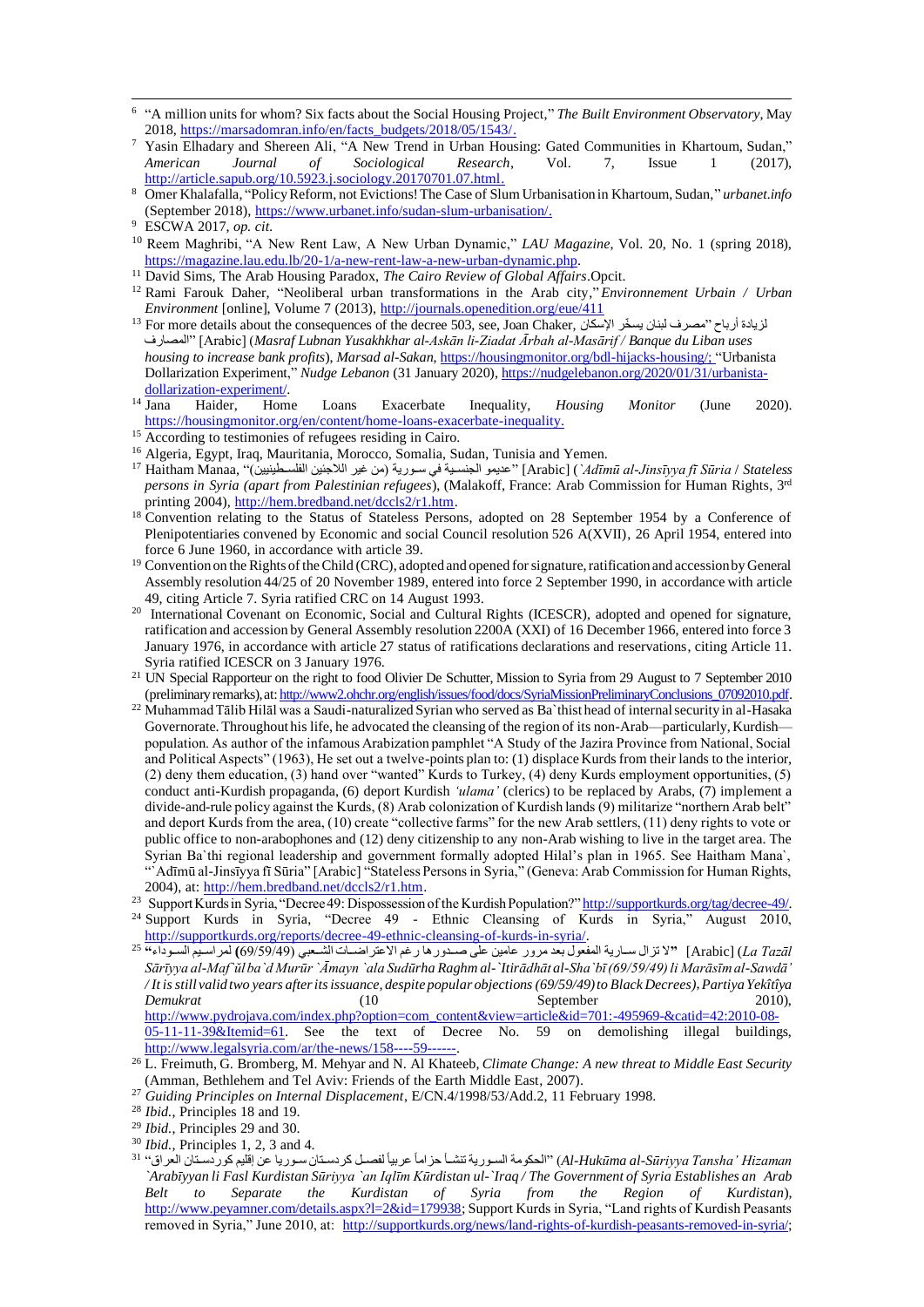*Kurd Falahīn' Āsmā Shatab :Hasaka*] (Arabic" [اسطكف ططنأ أسطما الاين نرد جدد من جد ل المنافلين من اضرااطس الزراعيف" *min Jadwal al-Muntafa`in al-Arādhi al-Zira`īyya / Hasaka: Removing the Names of Kurdish Peasants from the Schedule of Beneficiaries of Agricultural Lands*), [http://ar.soparo.com/index.php?option=com\\_content&view=article&id=13853:2010-05-20-16-29-](http://ar.soparo.com/index.php?option=com_content&view=article&id=13853:2010-05-20-16-29-26&catid=34:2008-05-23-23-58-43&Itemid=192) [26&catid=34:2008-05-23-23-58-43&Itemid=192](http://ar.soparo.com/index.php?option=com_content&view=article&id=13853:2010-05-20-16-29-26&catid=34:2008-05-23-23-58-43&Itemid=192);

- 32 "Land Rights of Kurdish peasants removed in Syria," *Rjhelat, the Kurdish Observer* (June 2010), <http://english.rojhelat.eu/component/content/article/358>.
- برسموزارة الزراعة ... لماذا يتم حرمان المجردين من الجنسية من ,The Kurdish Organization for the Defense of Human Rights القنن؟ دع] "Arabic] (*Bi Rasm Wizārat al-Zirā`a…Limādha Yatim Hirmān ul-Mujarradīn `an Jinsīyyathum min Da`m al-Qutun? / By Decree of the Ministry of Agriculture…Why Those Stripped of Their Nationality Deprived of Cotton Subsidy?*), 10 February 2011.
- 34 Lina Sinjab, "Syrian drought triggers rural exodus," *BBC* (August 2010)[, http://www.bbc.co.uk/news/world-middle](http://www.bbc.co.uk/news/world-middle-east-11114261)[east-11114261;](http://www.bbc.co.uk/news/world-middle-east-11114261) World Food Program, "Syria: Over a million people affected by drought," February 2010, [http://www.wfp.org/content/syria-over-million-people-affected-drough](http://www.wfp.org/content/syria-over-million-people-affected-drought)t.
- <sup>35</sup> Repositioning the United Nations development system to deliver on the 2030 Agenda: ensuring a better future for all, Report of the Secretary-General. A/72/124–E/2018/3, 11 July 2017, [https://undocs.org/A/72/124;](https://undocs.org/A/72/124) Independent Team of Advisors Findings and Conclusions, ECOSOC Dialogue on longer-term positioning of UN Development System in the context of the 2030 Agenda for Sustainable Development, 16 June 2016, pp. 72 and 74, [https://www.un.org/ecosoc/sites/www.un.org.ecosoc/files/files/en/qcpr/ecosoc-dialogue-publication.pdf;](https://www.un.org/ecosoc/sites/www.un.org.ecosoc/files/files/en/qcpr/ecosoc-dialogue-publication.pdf) ECOSOC Dialogue on the longer-term positioning of the UN development system in the context of the 2030 Agenda, UNDG key messages for Workshop 5, 13 April 2016, at: [https://www.un.org/ecosoc/sites/www.un.org.ecosoc/files/files/en/qcpr/undg](https://www.un.org/ecosoc/sites/www.un.org.ecosoc/files/files/en/qcpr/undg-key-msgs-functions-and-funding.pdf)[key-msgs-functions-and-funding.pdf;](https://www.un.org/ecosoc/sites/www.un.org.ecosoc/files/files/en/qcpr/undg-key-msgs-functions-and-funding.pdf) General Assembly, Transforming our world: the 2030 Agenda for Sustainable Development, A/RES/70/1, 21 October 2015, paras. 3, 7–8, 10, 19, 29, 35, 74(e), at: [https://undocs.org/A/RES/70/1;](https://undocs.org/A/RES/70/1) Committee on World Food Security, Framework for Action for Food Security and Nutrition in Protracted Crises, CFS/2015/42/4, paras. 15–16[, http://www.fao.org/3/a-bc852e.pdf](http://www.fao.org/3/a-bc852e.pdf).
- <sup>36</sup> *Darfur Land Administration Assessment - Analysis and Recommendations*(Nairobi: UN-Habitat/Global Land Tool Network, 2020)[, https://unhabitat.org/darfur-land-administration-assessment-analysis-and-recommendation](https://unhabitat.org/darfur-land-administration-assessment-analysis-and-recommendations)s.
- 37 "NEOM to be first totally digitized city in world CEO," *Saudi Gazette* (5 February 2020), <https://saudigazette.com.sa/article/588351>.
- <sup>38</sup> Ruth Michaelson, "KSA: Futuristic City 'built on our blood'," The Guardian (4 May 2020), [http://www.hic](http://www.hic-mena.org/news.php?id=p3FlZQ==#.YJQGZLUza70)[mena.org/news.php?id=p3FlZQ==#.YJQGZLUza70](http://www.hic-mena.org/news.php?id=p3FlZQ==#.YJQGZLUza70).
- <sup>39</sup> Various international civil society organizations, "Call for TNCs to Quit Saudi Neom Project, open letter, 2 June 2020, [https://cihrs.org/american-consulting-firm-must-withdraw-support-from-human-rights-violating-megaproject-in-saudi](https://cihrs.org/american-consulting-firm-must-withdraw-support-from-human-rights-violating-megaproject-in-saudi-arabia/?lang=en&ct=t(EMAIL_CAMPAIGN_COPY_01))[arabia/?lang=en&ct=t\(EMAIL\\_CAMPAIGN\\_COPY\\_01](https://cihrs.org/american-consulting-firm-must-withdraw-support-from-human-rights-violating-megaproject-in-saudi-arabia/?lang=en&ct=t(EMAIL_CAMPAIGN_COPY_01))).
- 40 Mordechai Chaziza, "The Red-Med Railway: New Opportunities for China, Israel, and the Middle East," Begin-Sadat Center for Strategic Studies, Perspectives Paper No. 385,11 December 2016, [https://besacenter.org/385](https://besacenter.org/385-chaziza-the-red-med-railway-new-opportunities-for-china-israel-and-the-middle-east/) [chaziza-the-red-med-railway-new-opportunities-for-china-israel-and-the-middle-eas](https://besacenter.org/385-chaziza-the-red-med-railway-new-opportunities-for-china-israel-and-the-middle-east/)t/.
- <sup>41</sup> Andrew Korybko, "Saudi Arabia might recognize Israel because of NEOM," *OrientalReview.org* (26 October 2017), [https://orientalreview.org/2017/10/26/saudi-arabia-might-recognize-israel-because-of-neom](https://orientalreview.org/2017/10/26/saudi-arabia-might-recognize-israel-because-of-neom/)/.
- $42$  OHCHR, "UNSRs: Saudi Demolition Violates Human Rights," press release, 24 May 2017, <http://www.ohchr.org/EN/NewsEvents/Pages/DisplayNews.aspx?NewsID=21657&LangID=E>.
- <sup>43</sup> "Saudi Arabia: Security Forces Seal Eastern Town," *Human Rights Watch* (13 August 2017), [http://www.hic](http://www.hic-mena.org/news.php?id=p2psaQ==#.YJQHA7Uza70)[mena.org/news.php?id=p2psaQ==#.YJQHA7Uza70](http://www.hic-mena.org/news.php?id=p2psaQ==#.YJQHA7Uza70).
- <sup>44</sup> Michaelson, *op. cit*.
- <sup>45</sup> HIC-HLRN, "The Human Right to Adequate Housing in the Case of al-Akhdam (Yemen), parallel report on Yemen`s implementation of the Convention on the Elimination of All Forms of Racial Discrimination," 3 August 2005, [http://www.hlrn.org/img/documents/akhdam\\_factsheet.pdf](http://www.hlrn.org/img/documents/akhdam_factsheet.pdf).
- <sup>46</sup> "Locataires ivoiriens," in *HLRN Violation Database*, [http://www.hlrn.org/violation.php?id=p21qY6w=#.YIcooZAza70,](http://www.hlrn.org/violation.php?id=p21qY6w=#.YIcooZAza70) citing "Tunisie : Des ivoiriens expulsés de leurs domiciles pour non paiement de loyer," *Espace Manager* (5 April 2020), [https://www.espacemanager.com/tunisie](https://www.espacemanager.com/tunisie-des-ivoiriens-expulses-de-leurs-domiciles-pour-non-paiement-de-loyer.html)[des-ivoiriens-expulses-de-leurs-domiciles-pour-non-paiement-de-loyer.htm](https://www.espacemanager.com/tunisie-des-ivoiriens-expulses-de-leurs-domiciles-pour-non-paiement-de-loyer.html)l.
- <sup>47</sup> Oroub El Abed, *Unprotected: Palestinians in Egypt since 1948* (Beirut and Washington: Institute for Palestinian Studies; Ottawa: International Development Research Centre, 2009), [https://idl-bnc](https://idl-bnc-idrc.dspacedirect.org/bitstream/handle/10625/36357/IDL-36357.pdf?sequence=1&isAllowed=y)[idrc.dspacedirect.org/bitstream/handle/10625/36357/IDL-36357.pdf?sequence=1&isAllowed=](https://idl-bnc-idrc.dspacedirect.org/bitstream/handle/10625/36357/IDL-36357.pdf?sequence=1&isAllowed=y)y.
- <sup>48</sup> Raëd Bader, « Noirs en Algérie, XIXème–XXème siècles, » Thematic session, « Society, scenes and actors, » Grand amphithéâtre de l'Institut d'Etudes Politiques, Lyon, 20 June 2006, [https://www.canal](https://www.canal-u.tv/video/ecole_normale_superieure_de_lyon/18_noirs_en_algerie_xixeme_xxeme_siecles.4352)[u.tv/video/ecole\\_normale\\_superieure\\_de\\_lyon/18\\_noirs\\_en\\_algerie\\_xixeme\\_xxeme\\_siecles.435](https://www.canal-u.tv/video/ecole_normale_superieure_de_lyon/18_noirs_en_algerie_xixeme_xxeme_siecles.4352)2.
- <sup>49</sup> Miriam Puttick, *From Crisis to Catastrophe: The Situation of Minorities in Iraq* (London, Minority Rights Group, October 2014), p. 20, [https://minorityrights.org/publications/from-crisis-to-catastrophe-the-situation-of-minorities](https://minorityrights.org/publications/from-crisis-to-catastrophe-the-situation-of-minorities-in-iraq-october-2014/)[in-iraq-october-2014/.](https://minorityrights.org/publications/from-crisis-to-catastrophe-the-situation-of-minorities-in-iraq-october-2014/)
- 50 International Labour Organization, The African Commission's Working Group on Indigenous Communities/Populations in Africa, with the Centre for Human Rights, University of Pretoria, "Country Report of the Research Project by the International Labour Organization and the African Commission on Human and Peoples' Rights on the constitutional and legislative protection of the rights of indigenous peoples" (Geneva: International Labour Organization and Banjul: African Commission on Human & Peoples' Rights, 2009), [https://www.achpr.org/presspublic/publication?id=50;](https://www.achpr.org/presspublic/publication?id=50) Maja Janmyr, "Human rights and Nubian mobilisation in Egypt: towards recognition of indigeneity," *Third World Quarterly*, Vol. 38, Issue 3 (2017), 717–33, [https://www.tandfonline.com/doi/full/10.1080/01436597.2016.1206454;](https://www.tandfonline.com/doi/full/10.1080/01436597.2016.1206454) Salma Islam. "Egypt's indigenous Nubians continue their long wait to return to ancestral lands," *Global Post* (24 July 2017), [https://www.pri.org/stories/2017-](https://www.pri.org/stories/2017-07-24/egypt-s-indigenous-nubians-continue-their-long-wait-return-ancestral-lands) [07-24/egypt-s-indigenous-nubians-continue-their-long-wait-return-ancestral-lands;](https://www.pri.org/stories/2017-07-24/egypt-s-indigenous-nubians-continue-their-long-wait-return-ancestral-lands) Lauren E. Bohn, "Egypt's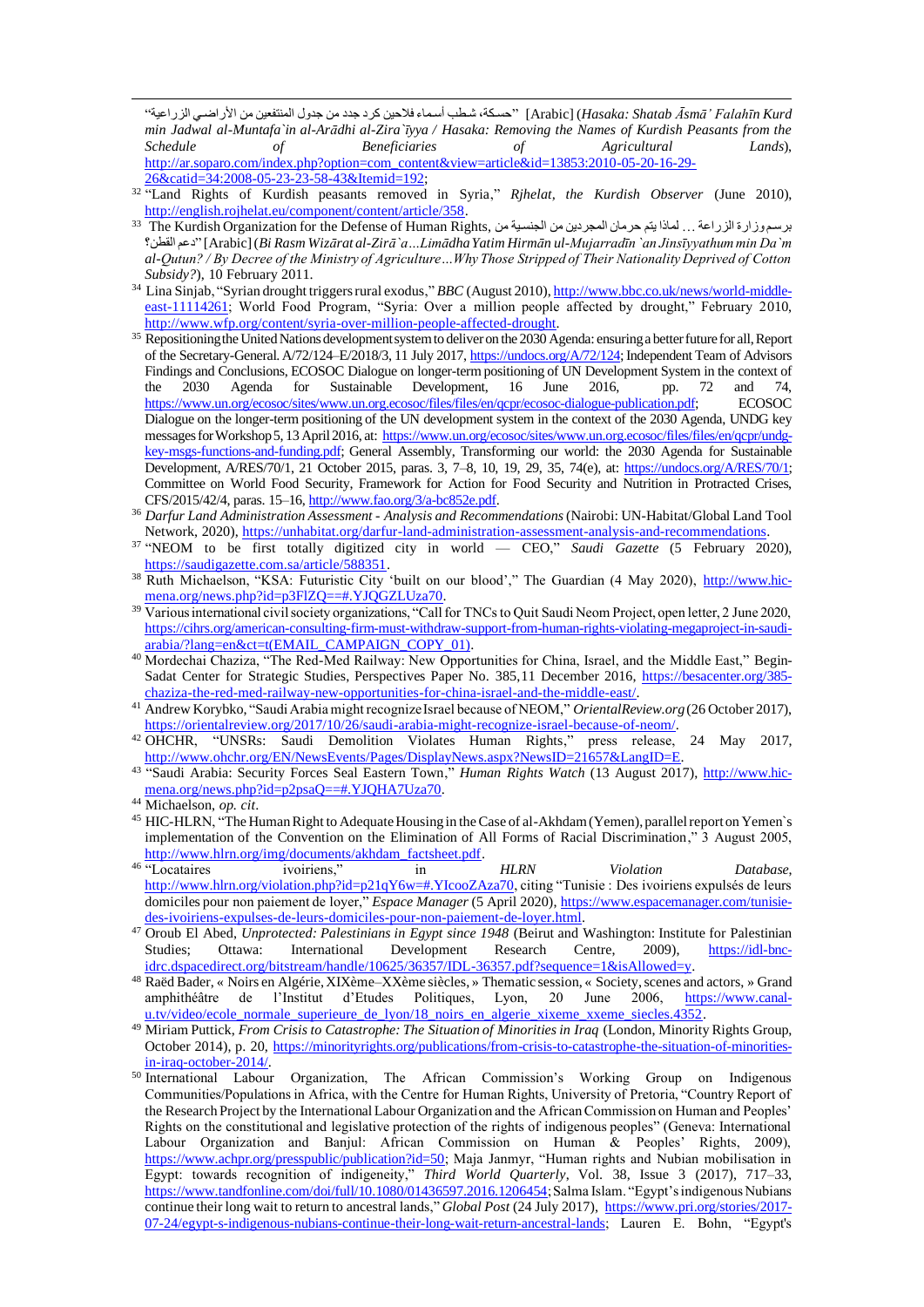Forgotten Indigenous Minority," *Pulitzer Center* (21 May 2013)[, https://pulitzercenter.org/stories/egypts-forgotten](https://pulitzercenter.org/stories/egypts-forgotten-indigenous-minority)[indigenous-minority.](https://pulitzercenter.org/stories/egypts-forgotten-indigenous-minority)

- <sup>51</sup> Decree 12/2016 allows municipalities to reproduce damaged records and requests owners to confirm or contest their findings.
- <sup>52</sup> *No return to Homs: A case study on demographic engineering in Syria* (Utrecht: Pax and The Syria Institute, 2017), p. 46, [https://paxforpeace.nl/what-we-do/publications/no-return-to-homs;](https://paxforpeace.nl/what-we-do/publications/no-return-to-homs) Human Rights Council, *Report of the Independent International Commission of Inquiry on the Syrian Republic*, A/HRC/36/55, 8 August 2017, para. 34, [https://undocs.org/A/HRC/36/55.](https://undocs.org/A/HRC/36/55)
- <sup>53</sup> Human Rights Council, *Report of the Independent International Commission of Inquiry on the Syrian Republic,*
- A/HRC/37/72, 1 February 2018, para. 6[3, https://undocs.org/A/HRC/37/72](https://undocs.org/A/HRC/37/72)<br>
<sup>54</sup> Leila Al-Shami, "Syria's shock doctrine," al-Jum. <sup>54</sup> Leila Al-Shami, "Syria's shock doctrine*,*" *al-Jumhuriya* (23 April 2018), <https://www.aljumhuriya.net/en/content/syrias-shock-doctrine>.
- <sup>55</sup> Reported notably from focus group discussions carried out for a UN HABITAT-UNHCR survey. A pro-opposition website released a database of 1.5 million Syrians that would be on the security list of intelligence services. al-Shami, *op. cit*.
- <sup>56</sup> *Lebanon and Jordan: The Case of the Refugee Crisis* (Washington: World Bank, 2014), [https://ieg.worldbankgroup.org/sites/default/files/Data/reports/LebanonJordanRefugeeShock.pd](https://ieg.worldbankgroup.org/sites/default/files/Data/reports/LebanonJordanRefugeeShock.pdf)f.
- <sup>57</sup> "Over 33 Million Due Restitution in MENA," *Land Times,* Issue 17 (March 2019), <http://landtimes.landpedia.org/newsdes.php?id=pm5m&catid=ow==&edition=o3A=>.
- <sup>58</sup> Dina Najjar, Bipasha Baruah and Aman El Garhi, "Gender and Asset Ownership in the Old and New Lands of Egypt." Feminist Economics. Vol. 26. Issue 3 (2020), pp. 119–43, at: Egypt," *Feminist Economics*, Vol. 26, Issue 3 (2020), pp. 119–43, at: <https://www.tandfonline.com/doi/abs/10.1080/13545701.2020.1743877>.
- <sup>59</sup> GLTN, League of Arab States, Arab Union of Surveyors, UN Habitat and World Bank. (ALC) "The first Arab Land Conference, Dubai, 26–28 February 2018," report[, https://arabstates.gltn.net/2018/10/09/first-arab-land-conference-](https://arabstates.gltn.net/2018/10/09/first-arab-land-conference-2018-report/#;)[2018-report/#;](https://arabstates.gltn.net/2018/10/09/first-arab-land-conference-2018-report/#;) <sup>2019</sup> مان ع لسطلننف ل اض النوعس االسطالرااالوينس مان ع سطلننف] Arabic] (*Al-Isti`rādh al-Watanī al-Tawa`ī al-Āwal li Sultānat `Umān 2019 / The Sultanate of Oman's First Voluntary National Review 2019*), (Muscat: Sultanate of of Oman, 2019), https://sustainabledevelopment.un.org/content/documents/23489Sultanate\_of\_Oman\_National\_Voluntary\_Report
- [\\_2019\\_Arabic\\_Spreads.pdf.](https://sustainabledevelopment.un.org/content/documents/23489Sultanate_of_Oman_National_Voluntary_Report__2019_Arabic_Spreads.pdf) <sup>60</sup> Yahia Shawkat, Draft Egypt Housing Strategy: A Step in the Right Direction, *The Built Environment Observatory*. September 2020. at[: https://marsadomran.info/en/policy\\_analysis/2019/03/1723](https://marsadomran.info/en/policy_analysis/2019/03/1723/)/
- <sup>61</sup> *Planning [in]Justice* (Cairo: Takween Integrated Community Development, 2017), p. 29, <http://www.tadamun.co/planning-justice-report/?lang=en#.YIq4s7Uza70>.

- <sup>63</sup> Yahia Shawkat, "*How Not to Support the Undeserving and Discriminate against the Poor: EIPR Recommendations on New Income Conditions for the Social Housing Project* (Cairo: The Egyptian Initiative for Personal Rights, April 2014), [https://consultations.worldbank.org/Data/hub/files/eipr.\\_recommendations\\_for\\_social\\_housing\\_programme\\_english.pdf](https://consultations.worldbank.org/Data/hub/files/eipr._recommendations_for_social_housing_programme_english.pdf).
- <sup>64</sup> *Planning [in]Justice, op. cit*., p. 52.
- <sup>65</sup> *Ibid*., p. 49.
- <sup>66</sup> Abdelmawla Ismail, "Limits to Equitable Agricultural Resource Distribution," and Hasanain Kishk, "Agrarian Reform and Its Undoing," *The Land and Its People* (Cairo: HIC-HLRN, 2015, updated 2020), pp. 82–107, <http://www.hlrn.org/img/publications/Mastercopy.pdf>.
- <sup>67</sup> Randa Ali, "Residents of Maspero Triangle: We will not leave our land," *ahramonline* (26 February 2014), [https://english.ahram.org.eg/NewsContent/1/64/94488/Egypt/Politics-/Residents-of-Maspero-Triangle-We-will](https://english.ahram.org.eg/NewsContent/1/64/94488/Egypt/Politics-/Residents-of-Maspero-Triangle-We-will-not-leave-ou.aspx)[not-leave-ou.aspx;](https://english.ahram.org.eg/NewsContent/1/64/94488/Egypt/Politics-/Residents-of-Maspero-Triangle-We-will-not-leave-ou.aspx) Omnia Khalil, "From Community Participation to Forced Eviction in the Maspero Triangle," *The Tahrir Institute for Middle East Policy* (14 June 2018), [https://timep.org/commentary/analysis/from-community](https://timep.org/commentary/analysis/from-community-participation-to-forced-eviction-in-the-maspero-triangle/)[participation-to-forced-eviction-in-the-maspero-triangle/;](https://timep.org/commentary/analysis/from-community-participation-to-forced-eviction-in-the-maspero-triangle/) Dina Wahba, "Urban Rights and Local Politics in Egypt: The Case of the Maspero Triangle," *Arab Reform Initiative* (23 January 2020), [https://www.arab](https://www.arab-reform.net/publication/urban-rights-and-local-politics-in-egypt-the-case-of-the-maspero-triangle/)[reform.net/publication/urban-rights-and-local-politics-in-egypt-the-case-of-the-maspero-triangl](https://www.arab-reform.net/publication/urban-rights-and-local-politics-in-egypt-the-case-of-the-maspero-triangle/)e/.
- <sup>68</sup> Omar F. Ahmed, *Broken Promises: Human Rights, Constitutionalism and Socio-economic Exclusion in Bahrain* (Wembley, England: Islamic Human Rights Commission, 2010)[, https://www.ihrc.org.uk/publications/reports/9458](https://www.ihrc.org.uk/publications/reports/9458-broken-promises-human-rights-constitutionalism-and-socio-economic-exclusion-in-bahrain/) [broken-promises-human-rights-constitutionalism-and-socio-economic-exclusion-in-bahrain/;](https://www.ihrc.org.uk/publications/reports/9458-broken-promises-human-rights-constitutionalism-and-socio-economic-exclusion-in-bahrain/) Report of the Bahrain Independent Commission of Inquiry (The Bassiouni Commission), 10 December 2011, [http://www.bici.org.bh/;](http://www.bici.org.bh/) Joseph A. Kéchichian, "Royal Family has History of Favoring the Sunni," *Global Post* (23 March 2013), [http://www.hlrn.org/activitydetails.php?title=Bahrain:-Royal-Family-has-History-of-Favoring-the-](http://www.hlrn.org/activitydetails.php?title=Bahrain:-Royal-Family-has-History-of-Favoring-the-Sunni&id=o21lbA==#.YI1fmbUza70)
- $\frac{\text{Sumni\&id=021lbA==\#.\Y11fmbUza70.}}{\text{Condem}}$ <sup>69</sup> "UNSRs Condemn Land Rights Defender's Sentence," 1 June 2016, [http://www.hlrn.org/activitydetails.php?title=Bahrain:-UNSRs-Condemn-Land-Rights-Defender%E2%80%99s-](http://www.hlrn.org/activitydetails.php?title=Bahrain:-UNSRs-Condemn-Land-Rights-Defender%E2%80%99s-Sentence&id=pWhmZA==#.YI1fhLUza70)[Sentence&id=pWhmZA==#.YI1fhLUza70.](http://www.hlrn.org/activitydetails.php?title=Bahrain:-UNSRs-Condemn-Land-Rights-Defender%E2%80%99s-Sentence&id=pWhmZA==#.YI1fhLUza70)
- <sup>70</sup> Ibrahim Sherif el-Sayed "السطواات اضرااطس اصطا ا] "Arabic] (*Ightisāb al-Aradhiī wa al-Sawaāhil / Usurpation of the Land and the Coasts*) The Secretariat and Four Associations Forum, 10 November 2005.
- 71  *Watanīyya-al ārik`Ma-Al :Dawla-ul Amlāk*] (Arabic" [الملارك الوينيف سطاسطامر ااص تسطارجض اضرااطس للمواينين"أمالك الد لف" *Satastamīr hata Tastarja` al-Arādhi lil-Muwātanīn / State Property: National Fights Will Continue until Citizens' Lands Are Restored*), *al-Wasat News* (12 May 2010), [http://www.alwasatnews.com/2805/news/read/420213/1.html.](http://www.alwasatnews.com/2805/news/read/420213/1.html)
- <sup>72</sup> Sahar Aziz and Abdulla Musalem, *Citizens, Not Subjects: Debunking the Sectarian Narrative of Bahrain's Pro-Democracy Movement* (Washington: Institute for Social Policy and Understanding, July 2011), p. 11, [http://ispu.org/pdfs/640\\_ISPU%20Report\\_Bahrain\\_Aziz\\_Musalem\\_WEB.pdf](http://ispu.org/pdfs/640_ISPU%20Report_Bahrain_Aziz_Musalem_WEB.pdf).
- <sup>73</sup> "Bahrain: Royal Land Seizures, Poor Housing at Root of Unrest," *HIC-MENA News* (3 April 2009), [http://hic](http://hic-mena.org/pNewsId.asp?Id=839)[mena.org/pNewsId.asp?Id=839.](http://hic-mena.org/pNewsId.asp?Id=839)
- -Arabic] (*Taqrīr Lajnat al-Tahqīq al)* (تقرير لجنة التحقيق البرلمانية حول تحديد أملاك الدولة العامة والخاصــــة، مأرس 2010) <sup>74</sup> *Balimanīyya hawl Tajdīd Amlāk ul-Dawla al-`Āma wa al-Khāsa / Report of the Parliamentary Committee to*

<sup>62</sup> *Ibid*, p. 42.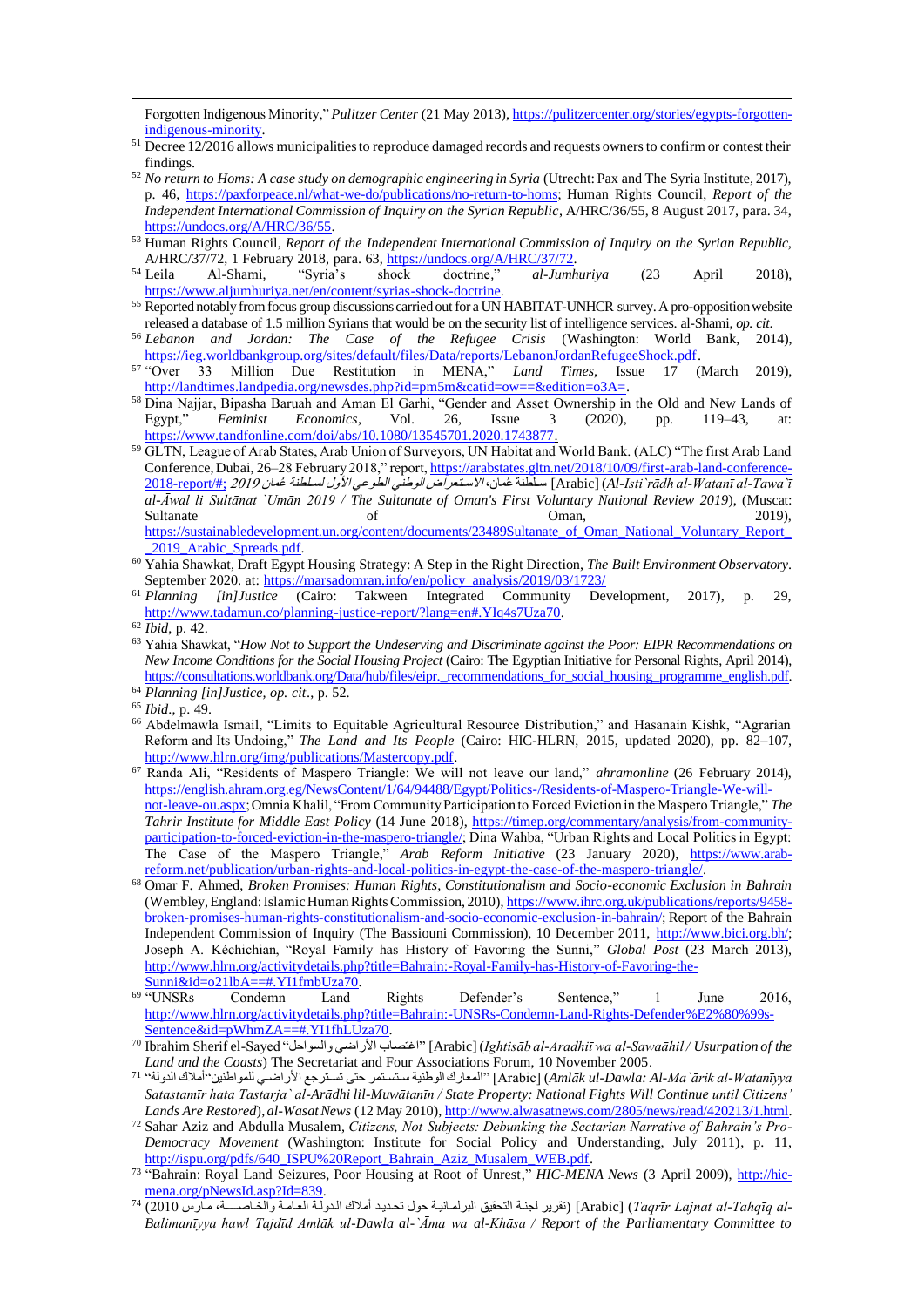*Investigate Public and Private Property of the State,* March 2010 at: [http://www.hlrn.org/img/documents/amlak-2-](http://www.hlrn.org/img/documents/amlak-2-4-t.pdf) [4-t.pdf](http://www.hlrn.org/img/documents/amlak-2-4-t.pdf) (*Arabic*). See also "Bahrain Public Lands Sold and Rented to Private Investors," *The National* (25 March 2010), at[: http://www.thenational.ae/news/worldwide/middle-east/bahraini-public-lands-sold-and-rented-to-private](http://www.thenational.ae/news/worldwide/middle-east/bahraini-public-lands-sold-and-rented-to-private-investors)[investors.](http://www.thenational.ae/news/worldwide/middle-east/bahraini-public-lands-sold-and-rented-to-private-investors)

- $75$  These include:
	- 1. Creating chaos in the inventory of state property;
	- 2. Encroachment on private lands re-registered to Khalīfa family members at no charge;
	- 3. In the north around al-Manama, most land grants were distributed free of charge, of which just 12 grabs comprised an area of 37km<sup>2</sup>;
	- 4. Public land granted to the Āl Khaīfa-controlled Stone Co. before their registration as state land;
	- 5. Issuing replacement title deeds on the claim that the original was lost, without requesting the replacement deed, which violates the Land Registration Law;
	- 6. Granting constitutionally nationalized reclaimed lands for private investment;
	- 7. The Land Survey and Registration Authority unilaterally dissolving state ownership;
	- 8. Land reclaimed from the sea with state funds, such as Jufair and the Diplomatic Zone, illegally excluded from state property, with some title deeds having disappeared from the Ministry of Finance with changes in the file numbering sequence to hide the missing files;
	- 9. The lack of an accurate inventory of state land;
	- 10. Poor planning and management of the stock of state land, whereas many important public projects have been carried out on lands without proper ownership documents (e.g., the University of Bahrain campus);
	- 11. Forfeiting valuable archaeological sites by failing to register them in the name of the state;
	- 12. Land acquired for public purpose over some 22 years, but not registered as public, as in the case of Dilmun Paradise Water Park;
	- 13. The absence of strategic planning of housing projects, exacerbating the scarcity of land;
	- 14. Ambiguity and withholding of information relating to land-use and planning;
	- 15. Shortcomings in the Ministry of Finance's maintenance of state lands, validating royal orders to amend land records;
- 16. The lack of integrity of the Land Survey and Registration Authority in its role to uphold the public interest.
- <sup>76</sup> Dylan Bowman, "Alba suing US firm for over \$1bn," *Arabian Business* (2 March 2008), [http://www.arabianbusiness.com/alba-suing-us-firm-for-over-1bn-151370.html;](http://www.arabianbusiness.com/alba-suing-us-firm-for-over-1bn-151370.html) Elizabeth Broomhall, "Bahrain royal accused in \$6m UK corruption case" *Arabian Business* (31 October 2011), [http://www.arabianbusiness.com/bahrain-royal-accused-in-6m-uk-corruption-case-427874.htm](http://www.arabianbusiness.com/bahrain-royal-accused-in-6m-uk-corruption-case-427874.html)l.
- <sup>77</sup> "Former Alba Employees Pardoned," *Gulf Daily News* (19 January 2012), [http://www.gulf-daily](http://www.gulf-daily-news.com/NewsDetails.aspx?storyid=321929)[news.com/NewsDetails.aspx?storyid=321929](http://www.gulf-daily-news.com/NewsDetails.aspx?storyid=321929).
- <sup>78</sup> "Inside the Saudi town that's been under siege for three months by its own government," *The Independent*(4 August 2017), [https://www.independent.co.uk/news/world/middle-east/saudi-arabia-siege-town-own-citizens-government](https://www.independent.co.uk/news/world/middle-east/saudi-arabia-siege-town-own-citizens-government-kingdom-military-government-awamiyah-qatif-a7877676.html)[kingdom-military-government-awamiyah-qatif-a7877676.htm](https://www.independent.co.uk/news/world/middle-east/saudi-arabia-siege-town-own-citizens-government-kingdom-military-government-awamiyah-qatif-a7877676.html)l.
- <sup>79</sup> Bethan McKernan, "Awamiyah: Three-year-old boy dies from wounds after Saudi security forces 'open fire on family'," The Independent (10 August 2017), [https://www.independent.co.uk/news/world/middle-east/awamiyah](https://www.independent.co.uk/news/world/middle-east/awamiyah-saudi-arabia-boy-killed-sniper-gun-shot-wounds-family-shot-at-open-fire-qatif-shia-nimr-al-a7886136.html)[saudi-arabia-boy-killed-sniper-gun-shot-wounds-family-shot-at-open-fire-qatif-shia-nimr-al-a7886136.htm](https://www.independent.co.uk/news/world/middle-east/awamiyah-saudi-arabia-boy-killed-sniper-gun-shot-wounds-family-shot-at-open-fire-qatif-shia-nimr-al-a7886136.html)l.
- <sup>80</sup> *The Independent* (4 August 2017), *op. cit.*; "'Almost like war zone': Saudi 'renovation' of Shiite town decried as attempt to drive residents out," *RT International* (10 August 2017), [https://www.rt.com/news/399222-saudi-forces](https://www.rt.com/news/399222-saudi-forces-awamiyah-demolition/)[awamiyah-demolition/.](https://www.rt.com/news/399222-saudi-forces-awamiyah-demolition/)
- <sup>81</sup> "One killed as Saudi forces intensify attacks on Shia town," *Press TV* (14 June 2017), [https://www.presstv.com/Detail/2017/06/14/525294/Saudi-Arabia-Awamiyah-UN-Eastern-Province;](https://www.presstv.com/Detail/2017/06/14/525294/Saudi-Arabia-Awamiyah-UN-Eastern-Province) "UN experts slam Riyadh for erasing 'cultural heritage' in Shia town," *Press TV* (24 May 2017), [https://www.presstv.com/Detail/2017/05/24/523077/UN-Saudi-Arabia-Shia-cultural-heritag](https://www.presstv.com/Detail/2017/05/24/523077/UN-Saudi-Arabia-Shia-cultural-heritage)e.
- <sup>82</sup> "Saudi man killed trying help citizens flee Awamiya: sources*," Reuters* (2 August 2017), [https://www.reuters.com/article/us-saudi-security-awamiya-idUSKBN1AJ217;](https://www.reuters.com/article/us-saudi-security-awamiya-idUSKBN1AJ217) "UN finally breaks silence on Saudi razing of Shia town," *Press TV* (11 August 2017), [https://web.archive.org/web/20170812064243/http:/presstv.ir/Detail/2017/08/11/531369/UN-Saudi-Arabia-](https://web.archive.org/web/20170812064243/http:/presstv.ir/Detail/2017/08/11/531369/UN-Saudi-Arabia-Awamiyah)[Awamiyah;](https://web.archive.org/web/20170812064243/http:/presstv.ir/Detail/2017/08/11/531369/UN-Saudi-Arabia-Awamiyah) "Saudi bulldozers flatten Shia town as residents flee carnage," *Middle East Eye* (7 August 2017), <http://www.middleeasteye.net/news/awamiya-clashes-624393888>.

- <sup>84</sup> Ibrahim Al-Hussein, "New face of Awamiya reflects remedy for security issues," *Saudi Gazette*. (7 January 2019), [http://saudigazette.com.sa/article/551882/SAUDI-ARABIA/New-face-of-Awamiya-reflects-remedy-for-security](http://saudigazette.com.sa/article/551882/SAUDI-ARABIA/New-face-of-Awamiya-reflects-remedy-for-security-issues)[issues;](http://saudigazette.com.sa/article/551882/SAUDI-ARABIA/New-face-of-Awamiya-reflects-remedy-for-security-issues) Ismael Naar, "Before and after: Awamiya facelift turns terror-stricken town into model community," *al-Arabiya News* (7 January 2019, updated 20 May 2020), [https://english.alarabiya.net/life-](https://english.alarabiya.net/life-style/entertainment/2019/01/07/Before-after-Awamiya-facelift-turns-terror-stricken-town-into-model-community)
- [style/entertainment/2019/01/07/Before-after-Awamiya-facelift-turns-terror-stricken-town-into-model-community](https://english.alarabiya.net/life-style/entertainment/2019/01/07/Before-after-Awamiya-facelift-turns-terror-stricken-town-into-model-community). 85 OHCHR, "UNSRs: Saudi Demolition Violates Human Rights," 24 May 2017, [http://www.hlrn.org/activitydetails.php?title=UNSRs:--Saudi-Demolition-Violates-Human-](http://www.hlrn.org/activitydetails.php?title=UNSRs:--Saudi-Demolition-Violates-Human-Rights&id=pXBmag==#.YI1vz7Uza70)[Rights&id=pXBmag==#.YI1vz7Uza70.](http://www.hlrn.org/activitydetails.php?title=UNSRs:--Saudi-Demolition-Violates-Human-Rights&id=pXBmag==#.YI1vz7Uza70)
- 86 Sarah Sabry, "Poverty lines in Greater Cairo Underestimating and misrepresenting poverty," Poverty Reduction in Urban Areas Series Working Paper 21 (London: International Institute for Environment and Development, May 2009).
- <sup>87</sup> Sara Hassan, "Decision-making for sustainable transport planning: reducing car dependency culture in Alexandria, Egypt," October 2016, https://www.researchgate.net/publication/326508295 Decisionmaking for sustainable transport planning reducing car dependency culture in Alexandria Egypt.

<sup>&</sup>lt;sup>83</sup> "Awamiya: Inside Saudi Shia town devastated by demolitions and fighting," *BBC* (16 August 2017), <https://www.bbc.com/news/world-middle-east-40937581>.